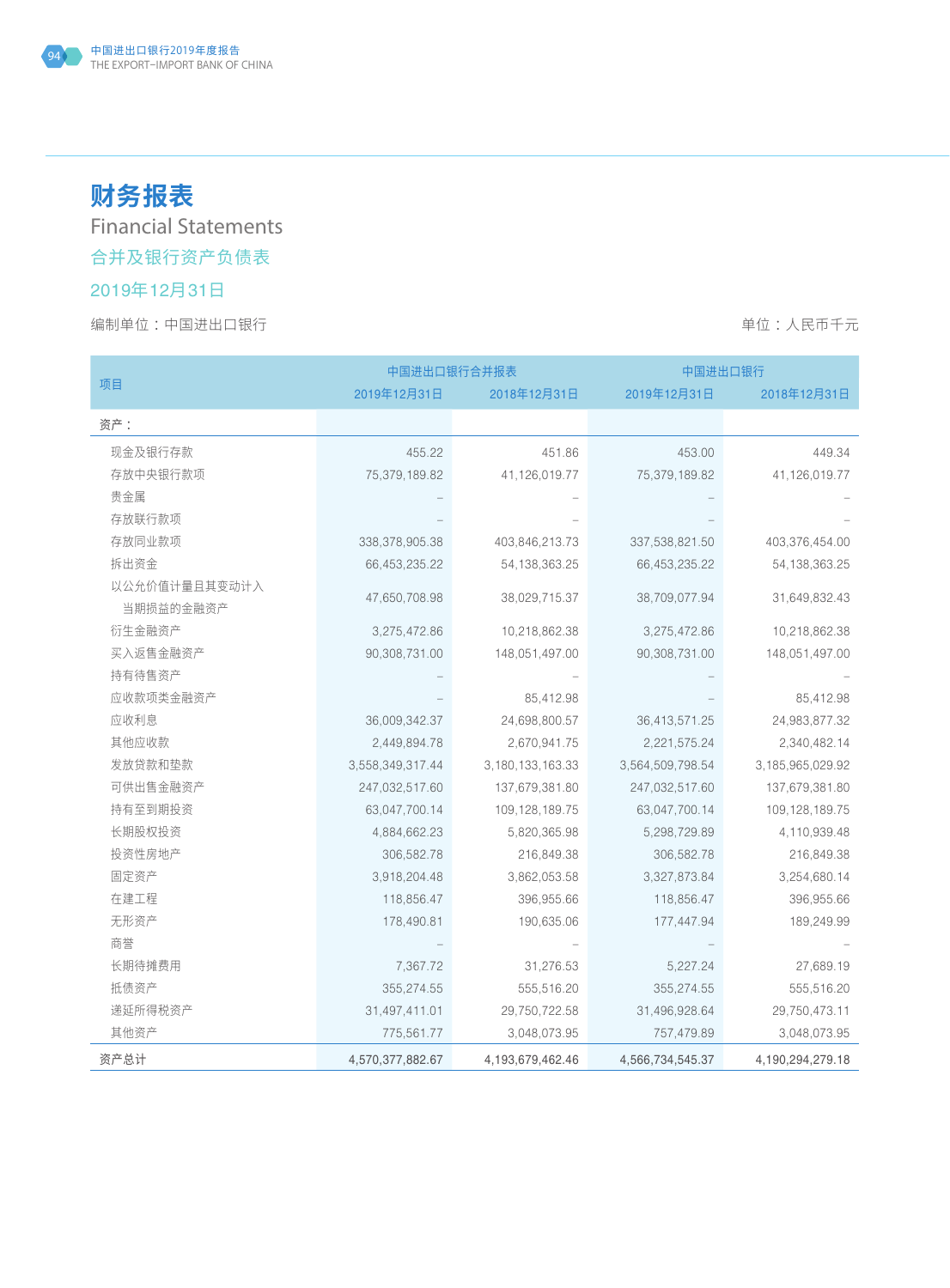|               | 中国进出口银行合并报表      |                   |                  | 中国进出口银行           |  |  |
|---------------|------------------|-------------------|------------------|-------------------|--|--|
| 项目            | 2019年12月31日      | 2018年12月31日       | 2019年12月31日      | 2018年12月31日       |  |  |
| 负债:           |                  |                   |                  |                   |  |  |
| 向中央银行借款       | 121,200,000.00   | 198,200,000.00    | 121,200,000.00   | 198,200,000.00    |  |  |
| 联行存放款项        |                  |                   |                  |                   |  |  |
| 同业及其他金融机构存放款项 | 801,931,236.22   | 765,522,127.80    | 801,931,236.22   | 765,522,127.80    |  |  |
| 拆入资金          | 88,016,307.44    | 48, 149, 656. 76  | 88,016,307.44    | 48, 149, 656. 76  |  |  |
| 以公允价值计量且其变动计入 |                  |                   |                  |                   |  |  |
| 当期损益的金融负债     | 87,936.10        | 86,770.49         |                  |                   |  |  |
| 衍生金融负债        | 9,473,294.32     | 6,353,081.02      | 9,473,294.32     | 6,353,081.02      |  |  |
| 卖出回购金融资产款     | 24,983,400.00    | 2,690,000.00      | 24,983,400.00    | 2,690,000.00      |  |  |
| 吸收存款          | 179,858,618.42   | 225, 129, 369. 73 | 179,858,618.42   | 225, 129, 369. 73 |  |  |
| 应付职工薪酬        | 132,561.71       | 118,334.26        | 129,729.74       | 118,334.26        |  |  |
| 应交税费          | 6,819,143.00     | 5,895,874.70      | 6,815,381.17     | 5,892,573.52      |  |  |
| 应付利息          | 22,423,472.94    | 9,005,471.21      | 22,423,472.94    | 9,005,271.51      |  |  |
| 持有待售负债        |                  |                   |                  |                   |  |  |
| 其他应付款         | 2,992,392.73     | 3,433,653.94      | 2,861,365.21     | 3,343,568.15      |  |  |
| 预计负债          | 1,692,064.98     | 1,391,122.29      | 1,692,064.98     | 1,391,122.29      |  |  |
| 应付债券          | 2,978,378,907.74 | 2,599,507,654.30  | 2,978,378,907.74 | 2,599,507,654.30  |  |  |
| 递延所得税负债       | 1,115,188.71     | 2,683,713.86      | 1,115,188.71     | 2,683,713.86      |  |  |
| 其他负债          | 16, 143, 032.56  | 17,382,394.42     | 16, 128, 296. 12 | 17,382,394.42     |  |  |
| 负债合计          | 4,255,247,556.87 | 3,885,549,224.79  | 4,255,007,263.02 | 3,885,368,867.63  |  |  |
| 所有者权益:        |                  |                   |                  |                   |  |  |
| 实收资本          | 150,000,000.00   | 150,000,000.00    | 150,000,000.00   | 150,000,000.00    |  |  |
| 资本公积          | 141,505,718.45   | 141,505,718.45    | 141,505,718.45   | 141,505,718.45    |  |  |
| 减:库存股         |                  |                   |                  |                   |  |  |
| 其他综合收益        | 1,458,605.10     | 763,718.94        | 1,351,651.16     | 684,325.14        |  |  |
| 盈余公积          | 2, 159, 584.83   | 2,159,584.83      | 2, 159, 584.83   | 2,159,584.83      |  |  |
| 一般风险准备        | 18,919,467.93    | 18,919,467.93     | 18,919,467.93    | 18,919,467.93     |  |  |
| 未分配利润         | $-1,390,701.63$  | $-6,564,087.82$   | $-2,209,140.03$  | $-8,343,684.82$   |  |  |
| 归属于母公司所有者权益合计 | 312,652,674.69   | 306,784,402.33    | 311,727,282.35   | 304,925,411.54    |  |  |
| 少数股东权益        | 2,477,651.12     | 1,345,835.34      |                  |                   |  |  |
| 所有者权益合计       | 315, 130, 325.81 | 308, 130, 237.67  | 311,727,282.35   | 304,925,411.54    |  |  |
| 负债和所有者权益总计    | 4,570,377,882.67 | 4,193,679,462.46  | 4,566,734,545.37 | 4,190,294,279.18  |  |  |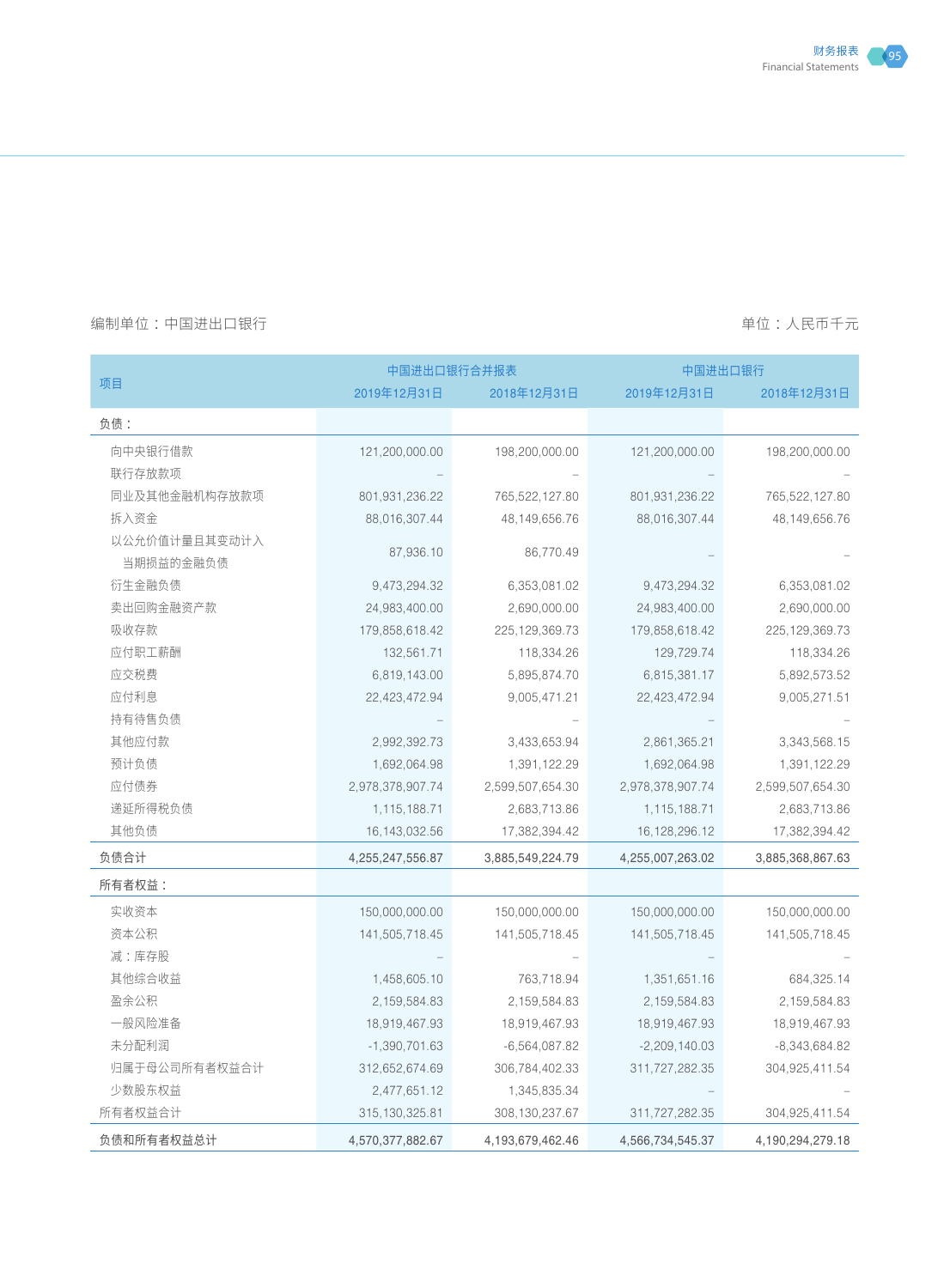## Consolidated and The Bank's Balance Sheets

## As at December 31, 2019

Prepared by: The Export-Import Bank of China View China Unit: In thousands of RMB

|                                        |                   | <b>Consolidated</b>  | <b>The Bank</b>  |                   |
|----------------------------------------|-------------------|----------------------|------------------|-------------------|
| <b>Item</b>                            | 2019/12/31        | 2018/12/31           | 2019/12/31       | 2018/12/31        |
| Assets:                                |                   |                      |                  |                   |
| Cash and bank deposits                 | 455.22            | 451.86               | 453.00           | 449.34            |
| Deposits with central banks            | 75,379,189.82     | 41,126,019.77        | 75,379,189.82    | 41,126,019.77     |
| Precious metals                        |                   |                      |                  |                   |
| Deposits in correspondent banks        |                   |                      |                  |                   |
| Deposits with banks and                |                   |                      |                  |                   |
| other financial institutions           | 338, 378, 905. 38 | 403,846,213.73       | 337,538,821.50   | 403,376,454.00    |
| Interbank lending                      | 66,453,235.22     | 54, 138, 363. 25     | 66,453,235.22    | 54, 138, 363. 25  |
| Financial assets at fair value through | 47,650,708.98     | 38,029,715.37        | 38,709,077.94    | 31,649,832.43     |
| profit or loss                         |                   |                      |                  |                   |
| Derivative financial assets            | 3,275,472.86      | 10,218,862.38        | 3,275,472.86     | 10,218,862.38     |
| Financial assets purchased             | 90,308,731.00     |                      |                  |                   |
| under resale agreements                |                   | 148,051,497.00       | 90,308,731.00    | 148,051,497.00    |
| Assets held for sale                   |                   |                      |                  |                   |
| Financial assets - accounts receivable |                   | 85,412.98            |                  | 85,412.98         |
| Interest receivables                   | 36,009,342.37     | 24,698,800.57        | 36,413,571.25    | 24,983,877.32     |
| Other receivables                      | 2,449,894.78      | 2,670,941.75         | 2,221,575.24     | 2,340,482.14      |
| Loans and advances                     | 3,558,349,317.44  | 3, 180, 133, 163. 33 | 3,564,509,798.54 | 3,185,965,029.92  |
| Available-for-sale financial assets    | 247,032,517.60    | 137,679,381.80       | 247,032,517.60   | 137,679,381.80    |
| Held-to-maturity investments           | 63,047,700.14     | 109, 128, 189. 75    | 63,047,700.14    | 109, 128, 189. 75 |
| Long-term equity Investments           | 4,884,662.23      | 5,820,365.98         | 5,298,729.89     | 4,110,939.48      |
| Investment properties                  | 306,582.78        | 216,849.38           | 306,582.78       | 216,849.38        |
| Fixed assets                           | 3,918,204.48      | 3,862,053.58         | 3,327,873.84     | 3,254,680.14      |
| Construction in progress               | 118,856.47        | 396,955.66           | 118,856.47       | 396,955.66        |
| Intangible assets                      | 178,490.81        | 190,635.06           | 177,447.94       | 189,249.99        |
| Goodwill                               |                   |                      |                  |                   |
| Long-term deferred expenses            | 7,367.72          | 31,276.53            | 5,227.24         | 27,689.19         |
| Foreclosed assets                      | 355,274.55        | 555,516.20           | 355,274.55       | 555,516.20        |
| Deferred income tax assets             | 31,497,411.01     | 29,750,722.58        | 31,496,928.64    | 29,750,473.11     |
| Other assets                           | 775,561.77        | 3,048,073.95         | 757,479.89       | 3,048,073.95      |
| <b>Total assets</b>                    | 4,570,377,882.67  | 4,193,679,462.46     | 4,566,734,545.37 | 4,190,294,279.18  |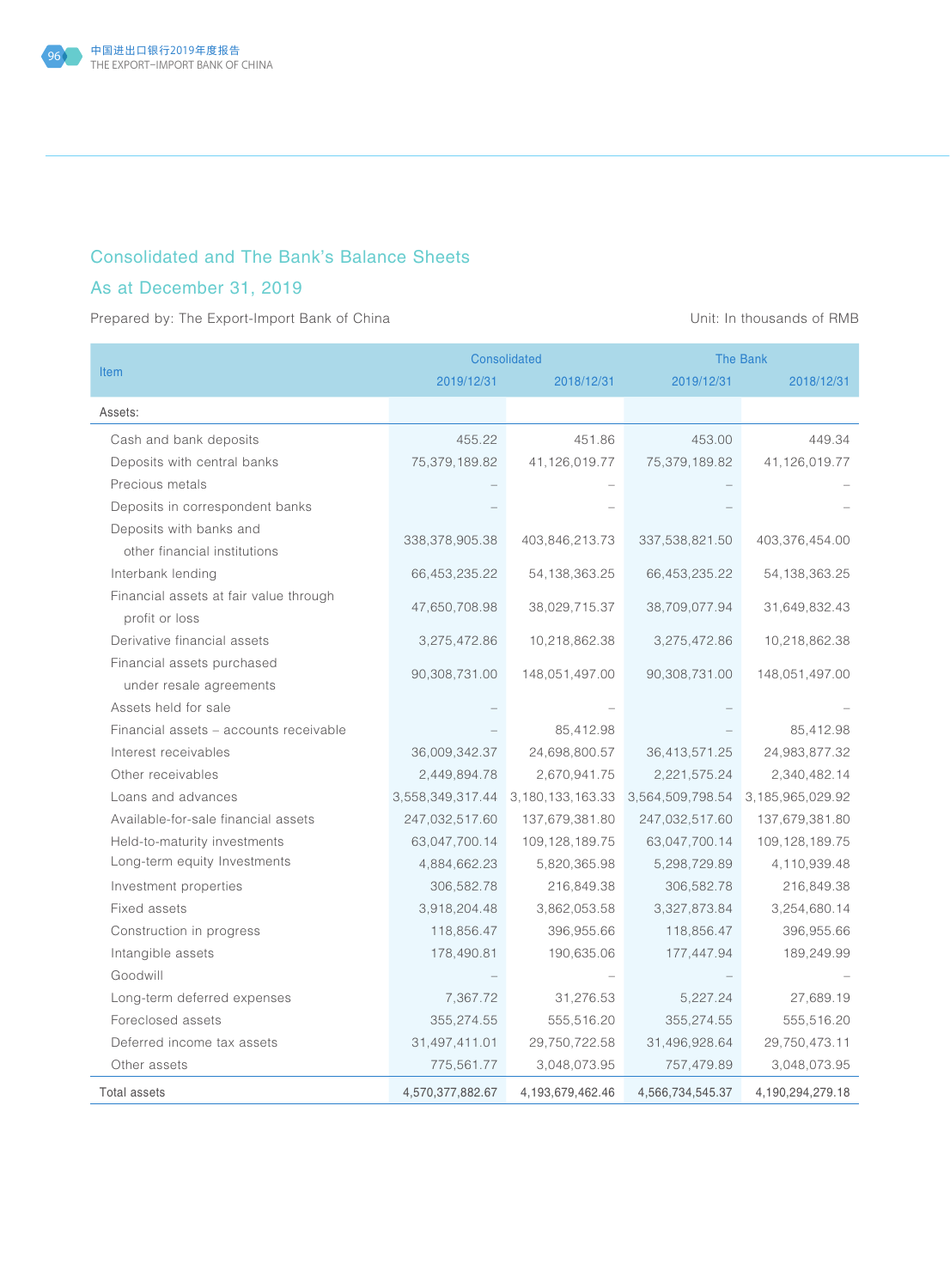### Prepared by: The Export-Import Bank of China Unit: In thousands of RMB

|                                               |                  | Consolidated      | The Bank                                           |                   |
|-----------------------------------------------|------------------|-------------------|----------------------------------------------------|-------------------|
| <b>Item</b>                                   | 2019/12/31       | 2018/12/31        | 2019/12/31                                         | 2018/12/31        |
| Liabilities:                                  |                  |                   |                                                    |                   |
| Borrowings from Central Bank                  | 121,200,000.00   | 198,200,000.00    | 121,200,000.00                                     | 198,200,000.00    |
| Deposits from correspondent banks             |                  |                   |                                                    |                   |
| Due to banks and other financial institutions | 801,931,236.22   | 765,522,127.80    | 801,931,236.22                                     | 765,522,127.80    |
| Interbank borrowings                          | 88,016,307.44    | 48,149,656.76     | 88,016,307.44                                      | 48,149,656.76     |
| Financial liabilities at fair value through   |                  |                   |                                                    |                   |
| profit and loss                               | 87,936.10        | 86,770.49         |                                                    |                   |
| Derivative financial liabilities              | 9,473,294.32     | 6,353,081.02      | 9,473,294.32                                       | 6,353,081.02      |
| Financial assets sold under repurchase        |                  |                   |                                                    |                   |
| agreement                                     | 24,983,400.00    | 2,690,000.00      | 24,983,400.00                                      | 2,690,000.00      |
| Due to customers                              | 179,858,618.42   | 225, 129, 369. 73 | 179,858,618.42                                     | 225, 129, 369. 73 |
| Employee benefits payable                     | 132,561.71       | 118,334.26        | 129,729.74                                         | 118,334.26        |
| Taxes payable                                 | 6,819,143.00     | 5,895,874.70      | 6,815,381.17                                       | 5,892,573.52      |
| Interest payable                              | 22,423,472.94    | 9,005,471.21      | 22,423,472.94                                      | 9,005,271.51      |
| Liabilities held for sale                     |                  |                   |                                                    |                   |
| Other payables                                | 2,992,392.73     | 3,433,653.94      | 2,861,365.21                                       | 3,343,568.15      |
| Provisions                                    | 1,692,064.98     | 1,391,122.29      | 1,692,064.98                                       | 1,391,122.29      |
| Debt securities issued                        | 2,978,378,907.74 |                   | 2,599,507,654.30 2,978,378,907.74 2,599,507,654.30 |                   |
| Deferred income tax liabilities               | 1,115,188.71     | 2,683,713.86      | 1,115,188.71                                       | 2,683,713.86      |
| Other liabilities                             | 16, 143, 032.56  | 17,382,394.42     | 16, 128, 296. 12                                   | 17,382,394.42     |
| <b>Total Liabilities</b>                      | 4,255,247,556.87 | 3,885,549,224.79  | 4,255,007,263.02                                   | 3,885,368,867.63  |
| Owner's equity:                               |                  |                   |                                                    |                   |
| Paid-in capital                               | 150,000,000.00   | 150,000,000.00    | 150,000,000.00                                     | 150,000,000.00    |
| Capital reserves                              | 141,505,718.45   | 141,505,718.45    | 141,505,718.45                                     | 141,505,718.45    |
| Less: Treasury stock                          |                  |                   |                                                    |                   |
| Other comprehensive income                    | 1,458,605.10     | 763,718.94        | 1,351,651.16                                       | 684,325.14        |
| Surplus reserves                              | 2, 159, 584.83   | 2,159,584.83      | 2,159,584.83                                       | 2,159,584.83      |
| General risk reserves                         | 18,919,467.93    | 18,919,467.93     | 18,919,467.93                                      | 18,919,467.93     |
| Undistributed profits                         | $-1,390,701.63$  | $-6,564,087.82$   | $-2,209,140.03$                                    | $-8,343,684.82$   |
| Total owners' equity attributable to the      | 312,652,674.69   | 306,784,402.33    | 311,727,282.35                                     | 304,925,411.54    |
| parent company                                |                  |                   |                                                    |                   |
| Minority interests                            | 2,477,651.12     | 1,345,835.34      |                                                    |                   |
| Total Owners' Equity                          | 315, 130, 325.81 | 308, 130, 237.67  | 311,727,282.35                                     | 304,925,411.54    |
| Total Liabilities and Owners' Equity          | 4,570,377,882.67 | 4,193,679,462.46  | 4,566,734,545.37                                   | 4,190,294,279.18  |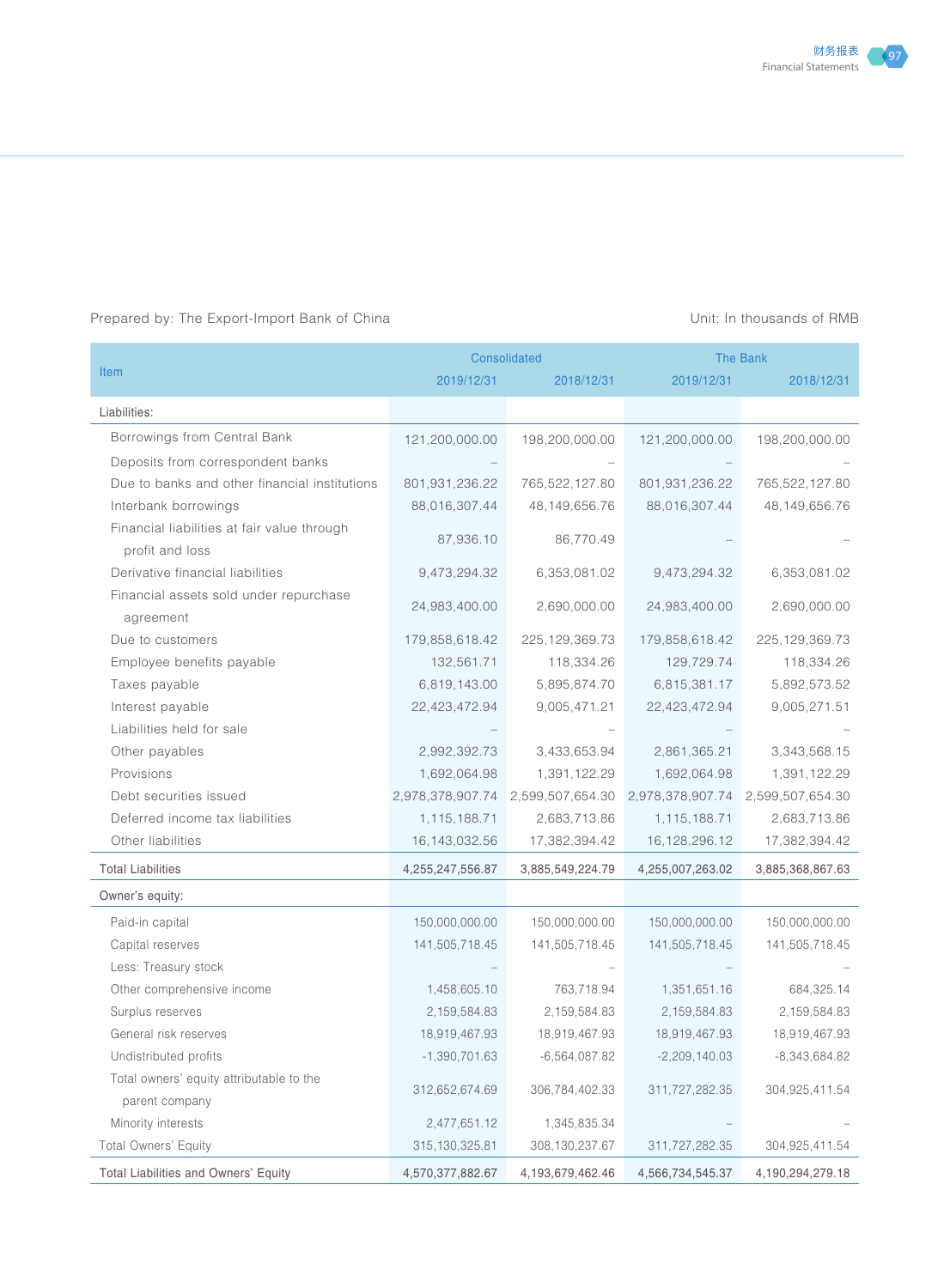## 合并及银行利润表

## 2019年度

|                         |                  | 中国进出口银行合并报表      | 中国进出口银行           |                 |
|-------------------------|------------------|------------------|-------------------|-----------------|
| 项目                      | 2019年度           | 2018年度           | 2019年度            | 2018年度          |
| 一、营业收入                  | 31,745,378.16    | 60,853,445.79    | 32,201,496.35     | 60,686,460.28   |
| (一) 利息净收入               | 16,899,276.03    | 20,626,208.67    | 17, 196, 654.54   | 20,852,997.14   |
| 利息收入                    | 151,831,368.22   | 147,005,806.60   | 152, 128, 746. 73 | 147,203,174.64  |
| 利息支出                    | 134,932,092.19   | 126,379,597.93   | 134,932,092.19    | 126,350,177.50  |
| (二) 手续费及佣金净收入           | 5, 111, 637.53   | 4,002,094.71     | 5,111,637.86      | 4,002,095.04    |
| 手续费及佣金收入                | 5,639,833.47     | 4,512,101.64     | 5,639,833.47      | 4,512,101.64    |
| 手续费及佣金支出                | 528,195.95       | 510,006.93       | 528,195.62        | 510,006.60      |
| (三) 投资收益 (损失以"-"号填列)    | 7,597,254.08     | 10,284,248.38    | 8,273,441.23      | 10,032,928.87   |
| 其中: 对联营企业和合营企业的投资收益     | $-692,851.76$    | 200,570.94       | 157,075.27        | 123,842.02      |
| (四)公允价值变动收益(损失以"-"号填列)  | $-9,558,441.61$  | 3,934,611.45     | $-10,074,365.00$  | 3,793,762.39    |
| (五) 汇兑收益 (损失以"-"号填列)    | 10,530,723.82    | 20,868,246.95    | 10,531,536.11     | 20,867,750.86   |
| (六) 其他业务收入              | 1,019,635.20     | 1,082,552.75     | 1,017,298.49      | 1,081,443.11    |
| (七)资产处置收益(损失以"-"号填列)    | $-99.85$         | 55,482.88        | $-99.85$          | 55,482.88       |
| (八) 其他收益                | 145,392.96       |                  | 145,392.96        |                 |
| 二、营业支出                  | 22, 154, 196. 14 | 52,720,485.38    | 21,940,315.26     | 52,528,083.48   |
| (一) 税金及附加               | 1,096,945.08     | 1,000,916.31     | 1,095,140.78      | 998,771.40      |
| (二) 业务及管理费              | 3,709,956.27     | 3,451,947.18     | 3,492,553.04      | 3,250,130.76    |
| (三)资产减值损失 (转回金额以"-"号列示) | 17,332,540.72    | 48, 162, 694. 13 | 17,337,867.36     | 48, 174, 253.56 |
| (四) 其他业务成本              | 14,754.08        | 104,927.76       | 14,754.08         | 104,927.76      |
| 三、营业利润 (亏损以"-"号填列)      | 9,591,182.01     | 8,132,960.42     | 10,261,181.09     | 8,158,376.80    |
| 加:营业外收入                 | 107,276.99       | 101,607.17       | 107,276.99        | 101,607.17      |
| 减:营业外支出                 | 611,259.43       | 384,250.28       | 611,259.43        | 384,250.28      |
| 四、利润总额 (亏损以"-"号填列)      | 9,087,199.58     | 7,850,317.31     | 9,757,198.66      | 7,875,733.69    |
| 减:所得税费用                 | 3,630,555.72     | 3,228,587.18     | 3,622,653.87      | 3,223,203.65    |
| 五、净利润 (亏损以"-"号填列)       | 5,456,643.86     | 4,621,730.13     | 6,134,544.78      | 4,652,530.05    |
| 归属于母公司所有者的净利润           | 5,173,386.19     | 4,604,920.64     | 6,134,544.78      | 4,652,530.05    |
| 少数股东损益                  | 283, 257.67      | 16,809.50        |                   |                 |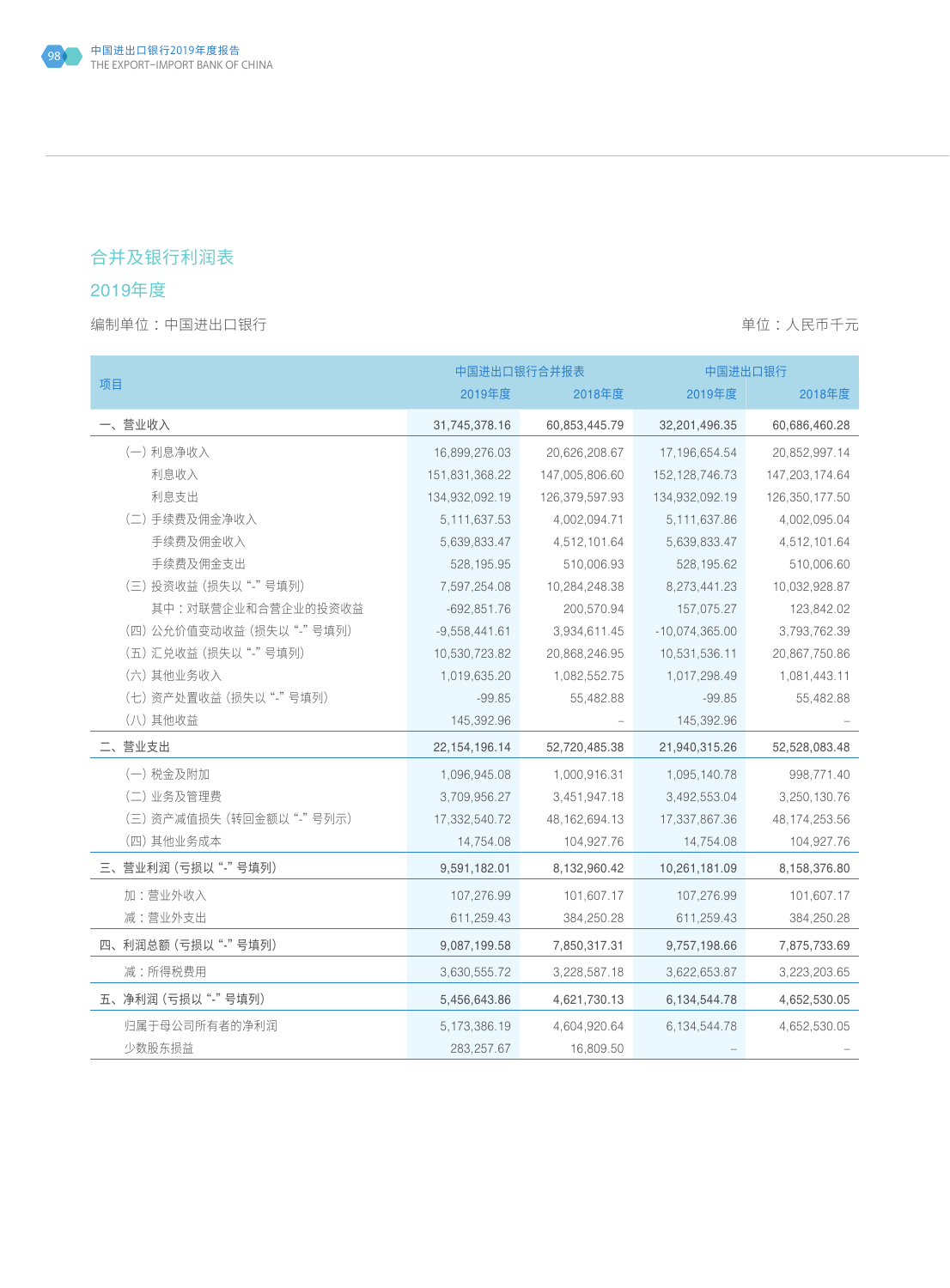

|                               |                | 中国进出口银行<br>中国进出口银行合并报表 |              |              |
|-------------------------------|----------------|------------------------|--------------|--------------|
| 项目                            | 2019年度         | 2018年度                 | 2019年度       | 2018年度       |
| 六、其他综合收益的税后净额                 | 694,711.66     | 1,571,431.16           | 667,326.02   | 1,485,581.44 |
| (一)归属于母公司所有者的其他综合收益的税后净额      | 694,886.17     | 1,571,731.57           | 667,326.02   | 1,485,581.44 |
| 1. 以后不能重分类进损益的其他综合收益          | 1,474.50       | 32.44                  | 1,474.50     | 32.44        |
| 2. 以后将重分类进损益的其他综合收益           | 693,411.67     | 1,571,699.13           | 665,851.52   | 1,485,549.00 |
| (1) 权益法下可转损益的其他综合收益           | 26,017.78      | 28, 152.98             | 26,017.78    | 28,152.98    |
| (2) 可供出售金融资产公允价值变动损益          | 569,652.47     | 1,452,154.44           | 569,652.47   | 1,452,154.44 |
| (3) 持有至到期投资重分类为可供出售金融资<br>产损益 | 69,685.61      | 6,412.50               | 69,685.61    | 6,412.50     |
| (4) 外币财务报表折算差额                | 28,055.81      | 84,979.22              | 495.66       | $-1,170.91$  |
| (二)归属于少数股东的其他综合收益的税后净额        | $-174.51$      | $-300.41$              |              |              |
| 七、综合收益总额                      | 6, 151, 355.52 | 6,193,161.29           | 6,801,870.80 | 6,138,111.49 |
| 归属于母公司所有者的综合收益总额              | 5,868,272.36   | 6,176,652.20           | 6,801,870.80 | 6,138,111.49 |
| 归属干少数股东的综合收益总额                | 283,083.16     | 16,509.09              |              |              |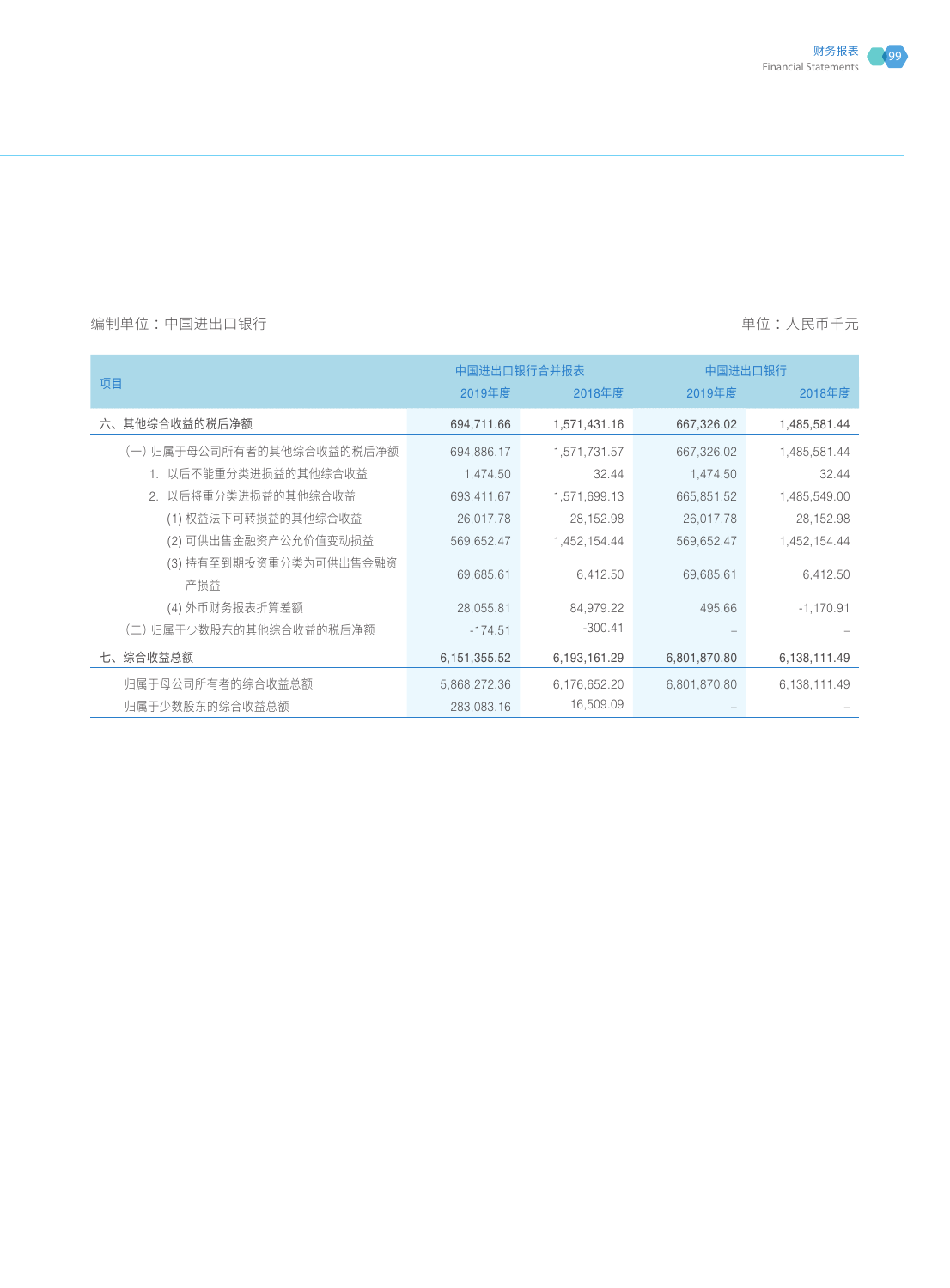

### Consolidated and The Bank's Income Statements

## For the year ended December 31, 2019

Prepared by: The Export-Import Bank of China View China Unit: In thousands of RMB

|                                                            | Consolidated<br><b>The Bank</b> |                  |                   |                  |
|------------------------------------------------------------|---------------------------------|------------------|-------------------|------------------|
| <b>Item</b>                                                | 2019                            | 2018             | 2019              | 2018             |
| I. Operating revenue                                       | 31,745,378.16                   | 60,853,445.79    | 32,201,496.35     | 60,686,460.28    |
| (1) Net interest income                                    | 16,899,276.03                   | 20,626,208.67    | 17,196,654.54     | 20,852,997.14    |
| Interest income                                            | 151,831,368.22                  | 147,005,806.60   | 152, 128, 746. 73 | 147,203,174.64   |
| Interest expenses                                          | 134,932,092.19                  | 126,379,597.93   | 134,932,092.19    | 126,350,177.50   |
| (2) Net fee and commission income                          | 5, 111, 637.53                  | 4,002,094.71     | 5,111,637.86      | 4,002,095.04     |
| Fee and commission income                                  | 5,639,833.47                    | 4,512,101.64     | 5,639,833.47      | 4,512,101.64     |
| Fees and commission expenses                               | 528,195.95                      | 510,006.93       | 528, 195.62       | 510,006.60       |
| (3) Investment income ("-" for loss)                       | 7,597,254.08                    | 10,284,248.38    | 8,273,441.23      | 10,032,928.87    |
| Including: investment income from associates               | $-692,851.76$                   | 200,570.94       | 157,075.27        | 123,842.02       |
| and joint ventures                                         |                                 |                  |                   |                  |
| (4) Gain from changes in fair value ("-" for loss)         | $-9,558,441.61$                 | 3,934,611.45     | $-10,074,365.00$  | 3,793,762.39     |
| (5) Exchange gain ("-" for loss)                           | 10,530,723.82                   | 20,868,246.95    | 10,531,536.11     | 20,867,750.86    |
| (6) Other operating income                                 | 1,019,635.20                    | 1,082,552.75     | 1,017,298.49      | 1,081,443.11     |
| (7) Gain from disposal of assets ("-" for loss)            | $-99.85$                        | 55,482.88        | $-99.85$          | 55,482.88        |
| (8) Other gain                                             | 145,392.96                      |                  | 145,392.96        |                  |
| II. Operating expenses                                     | 22, 154, 196. 14                | 52,720,485.38    | 21,940,315.26     | 52,528,083.48    |
| (1) Taxes and surcharges                                   | 1,096,945.08                    | 1,000,916.31     | 1,095,140.78      | 998,771.40       |
| (2) Business and administrative expenses                   | 3,709,956.27                    | 3,451,947.18     | 3,492,553.04      | 3,250,130.76     |
| (3) Assets impairment loss                                 | 17,332,540.72                   | 48, 162, 694. 13 | 17,337,867.36     | 48, 174, 253. 56 |
| (4) Other operating expenses                               | 14,754.08                       | 104,927.76       | 14,754.08         | 104,927.76       |
| III. Operating Profit ("-" for loss)                       | 9,591,182.01                    | 8,132,960.42     | 10,261,181.09     | 8,158,376.80     |
| Add: Non-operating income                                  | 107,276.99                      | 101,607.17       | 107,276.99        | 101,607.17       |
| Less: Non-operating expenses                               | 611,259.43                      | 384,250.28       | 611,259.43        | 384,250.28       |
| IV. Total Profit ("-" for loss)                            | 9,087,199.58                    | 7,850,317.31     | 9,757,198.66      | 7,875,733.69     |
| Less: Income tax expenses                                  | 3,630,555.72                    | 3,228,587.18     | 3,622,653.87      | 3,223,203.65     |
| V. Net profit ("-" for loss)                               | 5,456,643.86                    | 4,621,730.13     | 6,134,544.78      | 4,652,530.05     |
| Net profit attributable to owners of<br>the parent company | 5,173,386.19                    | 4,604,920.64     | 6,134,544.78      | 4,652,530.05     |
| Net profit attributable to minority interests              | 283,257.67                      | 16,809.50        |                   |                  |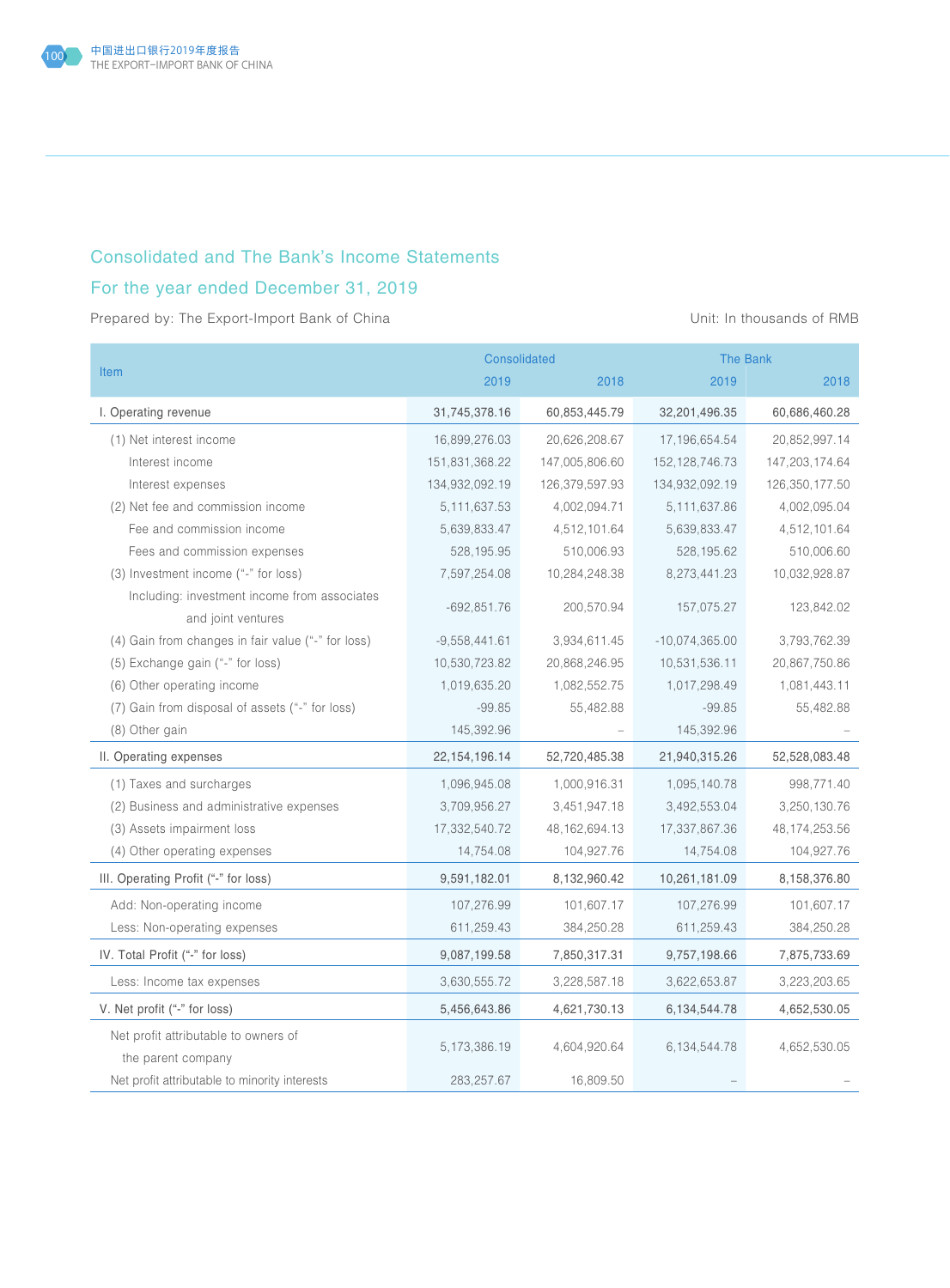#### Prepared by: The Export-Import Bank of China Unit: In thousands of RMB

|                                                | Consolidated |              | <b>The Bank</b> |              |  |
|------------------------------------------------|--------------|--------------|-----------------|--------------|--|
| <b>Item</b>                                    | 2019         | 2018         | 2019            | 2018         |  |
| VI. Other comprehensive income - after tax     | 694,711.66   | 1,571,431.16 | 667,326.02      | 1,485,581.44 |  |
| Other comprehensive income - after tax         |              |              |                 |              |  |
| attributable to owners of the parent company   | 694,886.17   | 1,571,731.57 | 667,326.02      | 1,485,581.44 |  |
| (1) Other comprehensive income not             | 1,474.50     | 32.44        | 1,474.50        | 32.44        |  |
| reclassified into profit or loss subsequently  |              |              |                 |              |  |
| (2) Other comprehensive income that will be    | 693,411.67   | 1,571,699.13 | 665,851.52      | 1,485,549.00 |  |
| reclassified into profit or loss subsequently  |              |              |                 |              |  |
| i. Other comprehensive income of the           |              |              |                 |              |  |
| investee accounted for using equity            | 26,017.78    | 28,152.98    | 26,017.78       | 28,152.98    |  |
| method which will be reclassified into         |              |              |                 |              |  |
| profit or loss subsequently                    |              |              |                 |              |  |
| ii. Gains or losses arising from changes in    |              |              |                 |              |  |
| fair value of available-for-sale financial     | 569,652.47   | 1,452,154.44 | 569,652.47      | 1,452,154.44 |  |
| assets                                         |              |              |                 |              |  |
| iii. Gains or losses on reclassification from  |              |              |                 |              |  |
| held-to-maturity financial assets to           | 69,685.61    | 6,412.50     | 69,685.61       | 6,412.50     |  |
| available-for-sale financial assets            |              |              |                 |              |  |
| iv. Translation differences arising on         |              |              |                 |              |  |
| translation of foreign currency financial      | 28,055.81    | 84,979.22    | 495.66          | $-1,170.91$  |  |
| statements                                     |              |              |                 |              |  |
| Other comprehensive income – after tax         | $-174.51$    | $-300.41$    |                 |              |  |
| attributable to minority interests             |              |              |                 |              |  |
| VII. Total comprehensive income                | 6,151,355.52 | 6,193,161.29 | 6,801,870.80    | 6,138,111.49 |  |
| (1) Total comprehensive income attributable to |              |              |                 |              |  |
| owners of the parent company                   | 5,868,272.36 | 6,176,652.20 | 6,801,870.80    | 6,138,111.49 |  |
| (2) Total comprehensive income attributable to |              |              |                 |              |  |
| minority interests                             | 283,083.16   | 16,509.09    |                 |              |  |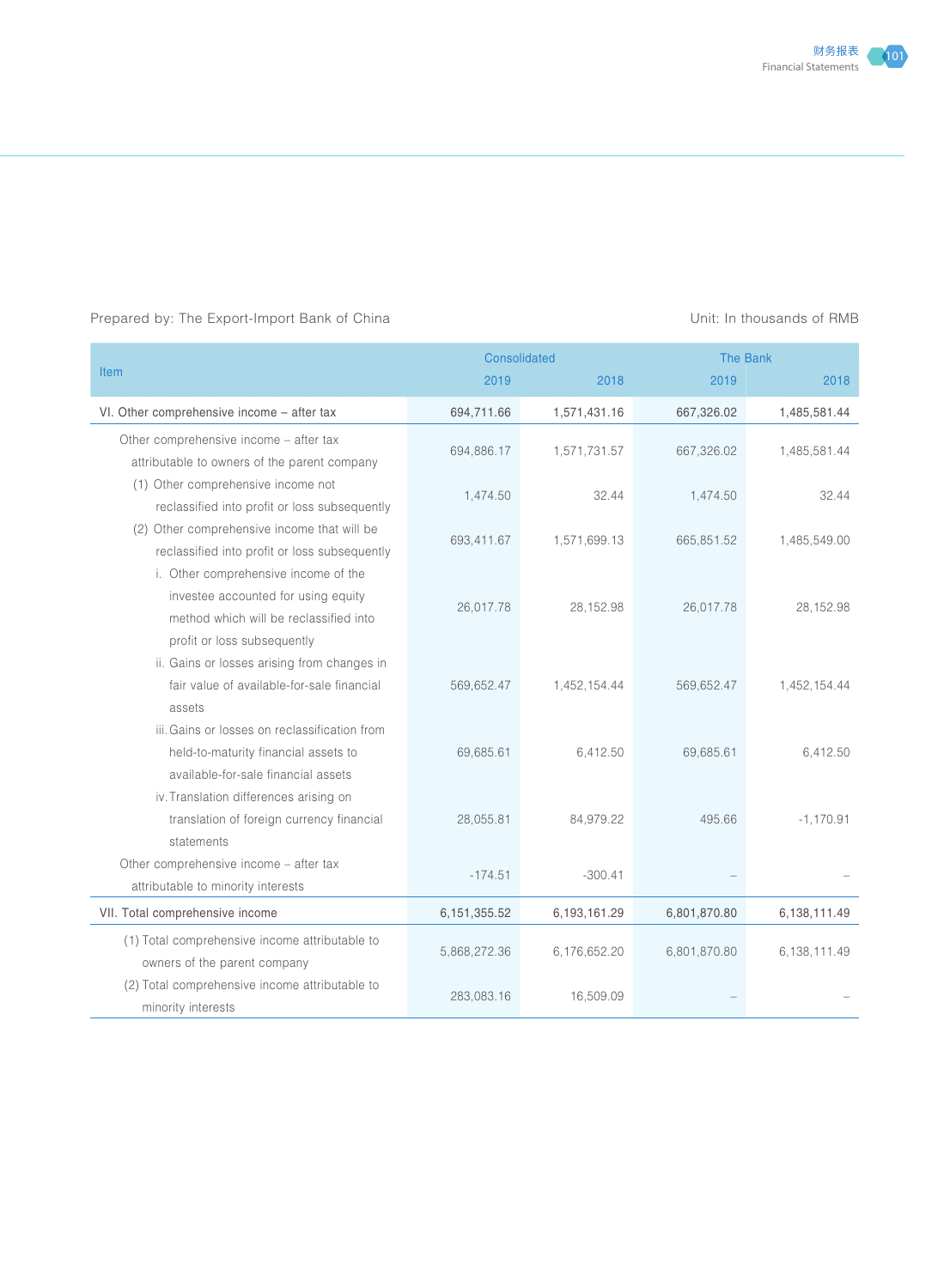## 合并及银行现金流量表

## 2019年度

|                    | 中国进出口银行合并报表       |                    | 中国进出口银行             |                  |  |
|--------------------|-------------------|--------------------|---------------------|------------------|--|
| 项目                 | 2019年度            | 2018年度             | 2019年度              | 2018年度           |  |
| 一、经营活动产生的现金流量:     |                   |                    |                     |                  |  |
| 客户存款和同业存放款项净增加额    | $-8,861,642.88$   | 399,249,563.41     | $-8,861,642.88$     | 399,249,563.41   |  |
| 向中央银行借款净增加额        | $-77,000,000.00$  | 23,300,000.00      | $-77,000,000.00$    | 23,300,000.00    |  |
| 向其他金融机构拆入资金净增加额    | 37,870,677.63     | 33,720,357.85      | 37,870,677.63       | 33,647,144.99    |  |
| 收取利息、手续费及佣金的现金     | 165, 189, 931. 21 | 155, 155, 389.68   | 165,368,157.60      | 155, 133, 872.60 |  |
| 收到其他与经营活动有关的现金     | 26,703,188.16     | 5,104,281.00       | 28,600,303.75       | 4,248,610.21     |  |
| 经营活动现金流入小计         | 143,902,154.12    | 616,529,591.93     | 145,977,496.10      | 615,579,191.22   |  |
| 客户贷款及垫款净增加额        | 395,419,319.45    | 486,828,003.56     | 395,751,253.30      | 487,708,772.11   |  |
| 存放中央银行和同业款项净增加额    | 10,291,551.18     | 162,751,036.56     | 10,335,881.85       | 162,706,705.89   |  |
| 支付利息、手续费及佣金的现金     | 28,434,423.87     | 26, 127, 547.39    | 28,434,223.84       | 25,996,268.54    |  |
| 支付给职工以及为职工支付的现金    | 1,742,005.95      | 1,557,475.18       | 1,688,518.30        | 1,557,030.26     |  |
| 支付的各项税费            | 15,900,686.19     | 11,065,377.46      | 15,890,683.20       | 11,062,747.33    |  |
| 支付其他与经营活动有关的现金     | 2,130,969.51      | 8,028,175.26       | 2,032,045.75        | 5,537,635.50     |  |
| 经营活动现金流出小计         | 453,918,956.16    | 696, 357, 615.41   | 454, 132, 606. 24   | 694,569,159.64   |  |
| 经营活动产生的现金流量净额      | $-310,016,802.04$ | $-79,828,023.47$   | $-308, 155, 110.13$ | -78,989,968.42   |  |
| 二、投资活动产生的现金流量:     |                   |                    |                     |                  |  |
| 收回投资收到的现金          | 227,004,255.41    | 566,675,216.44     | 226,782,214.46      | 566,771,556.62   |  |
| 取得投资收益收到的现金        | 10,983,709.74     | 8,949,952.89       | 10,816,598.33       | 8,795,277.59     |  |
| 收到其他与投资活动有关的现金     |                   | 5,409.98           |                     | 2,670.12         |  |
| 投资活动现金流入小计         | 237,987,965.15    | 575,630,579.31     | 237,598,812.78      | 575,569,504.33   |  |
| 投资支付的现金            | 290,326,609.06    | 631,616,700.61     | 291,358,292.01      | 631,276,683.62   |  |
| 购建固定资产、无形资产和其他长期资产 |                   |                    |                     |                  |  |
| 支付的现金              | 161,733.55        | 180, 144. 78       | 161,507.81          | 180, 144.78      |  |
| 支付其他与投资活动有关的现金     |                   |                    |                     |                  |  |
| 投资活动现金流出小计         | 290,488,342.62    | 631,796,845.39     | 291,519,799.82      | 631,456,828.40   |  |
| 投资活动产生的现金流量净额      | $-52,500,377.47$  | $-56, 166, 266.08$ | $-53,920,987.03$    | $-55,887,324.06$ |  |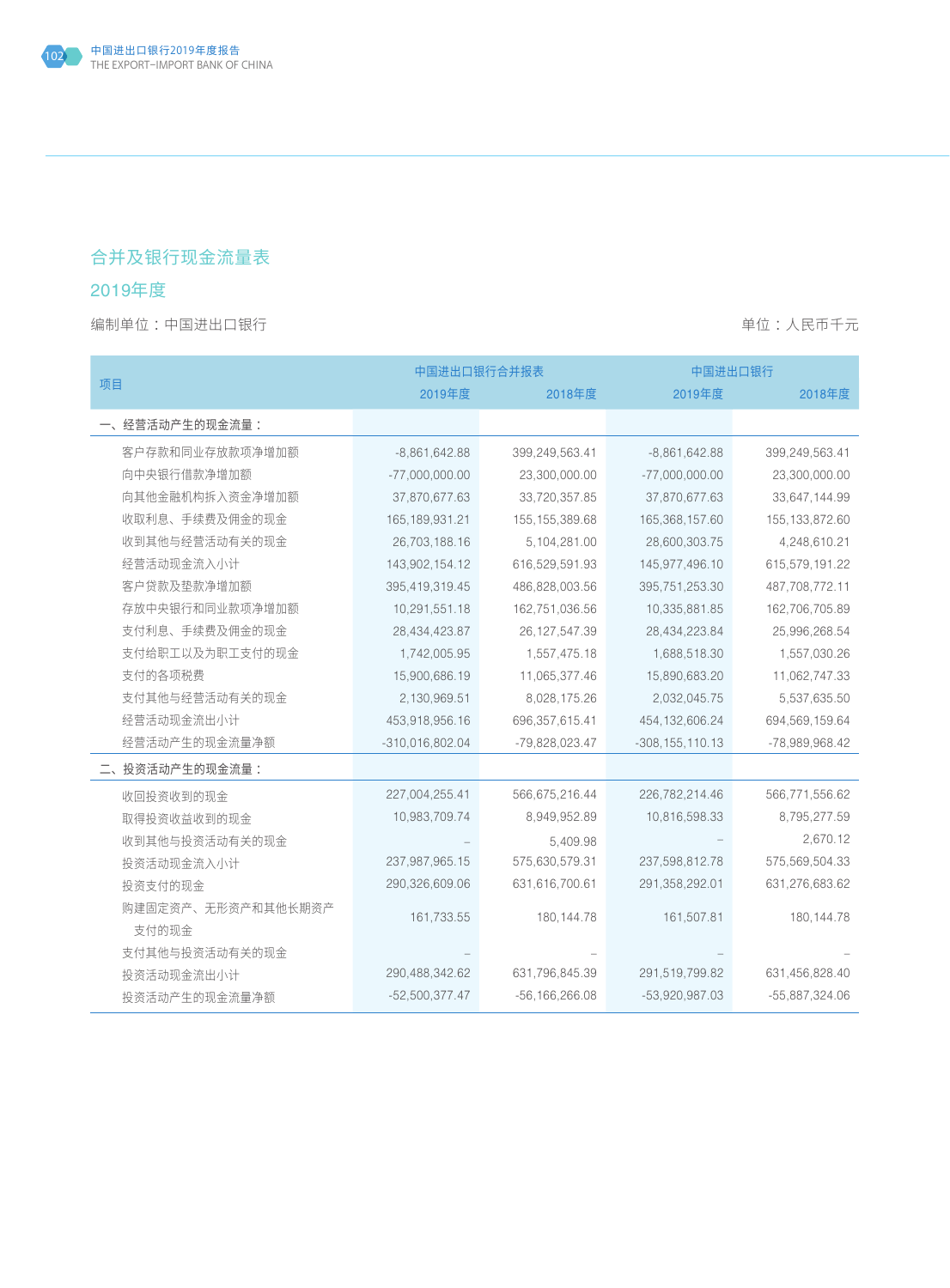

|                            |                  | 中国进出口银行合并报表<br>中国进出口银行 |                  |                  |
|----------------------------|------------------|------------------------|------------------|------------------|
| 项目                         | 2019年度           | 2018年度                 | 2019年度           | 2018年度           |
| 三、筹资活动产生的现金流量:             |                  |                        |                  |                  |
| 吸收投资收到的现金                  | 935,481.96       | 402.749.74             |                  |                  |
| 其中:子公司吸收少数股东权益性<br>投资收到的现金 | 935,481.96       | 402.749.74             |                  |                  |
| 发行债券收到的现金                  | 872,833,324.14   | 571,243,528.91         | 872,833,324.14   | 571,243,528.91   |
| 收到其他与筹资活动有关的现金             |                  |                        |                  |                  |
| 筹资活动现金流入小计                 | 873,768,806.11   | 571,646,278.65         | 872,833,324.14   | 571,243,528.91   |
| 偿还债务支付的现金                  | 507,861,922.98   | 459,643,951.97         | 507,861,922.98   | 459,643,951.97   |
| 分配股利、利润或偿付利息支付的现金          | 93,093,702.85    | 80,057,589.59          | 93,006,953.49    | 80,057,589.59    |
| 其中:子公司支付少数股东的现金股利          | 86,749.35        |                        |                  |                  |
| 支付其他与筹资活动有关的现金             |                  |                        |                  |                  |
| 其中:子公司减资支付少数股东的现金          |                  |                        |                  |                  |
| 筹资活动现金流出小计                 | 600,955,625.83   | 539,701,541.57         | 600,868,876.47   | 539,701,541.57   |
| 筹资活动产生的现金流量净额              | 272,813,180.28   | 31,944,737.08          | 271,964,447.67   | 31,541,987.35    |
| 四、汇率变动对现金的影响额              | 797,450.05       | 21,548,267.49          | 790,445.80       | 21,526,095.37    |
| 五、现金及现金等价物净增加额             | $-88,906,549.18$ | $-82,501,284.98$       | $-89,321,203.70$ | $-81,809,209.77$ |
| 加:期初现金及现金等价物余额             | 309,570,073.58   | 392,071,358.56         | 309,144,642.00   | 390,953,851.76   |
| 六、期末现金及现金等价物余额             | 220,663,524.40   | 309,570,073.58         | 219,823,438.30   | 309,144,642.00   |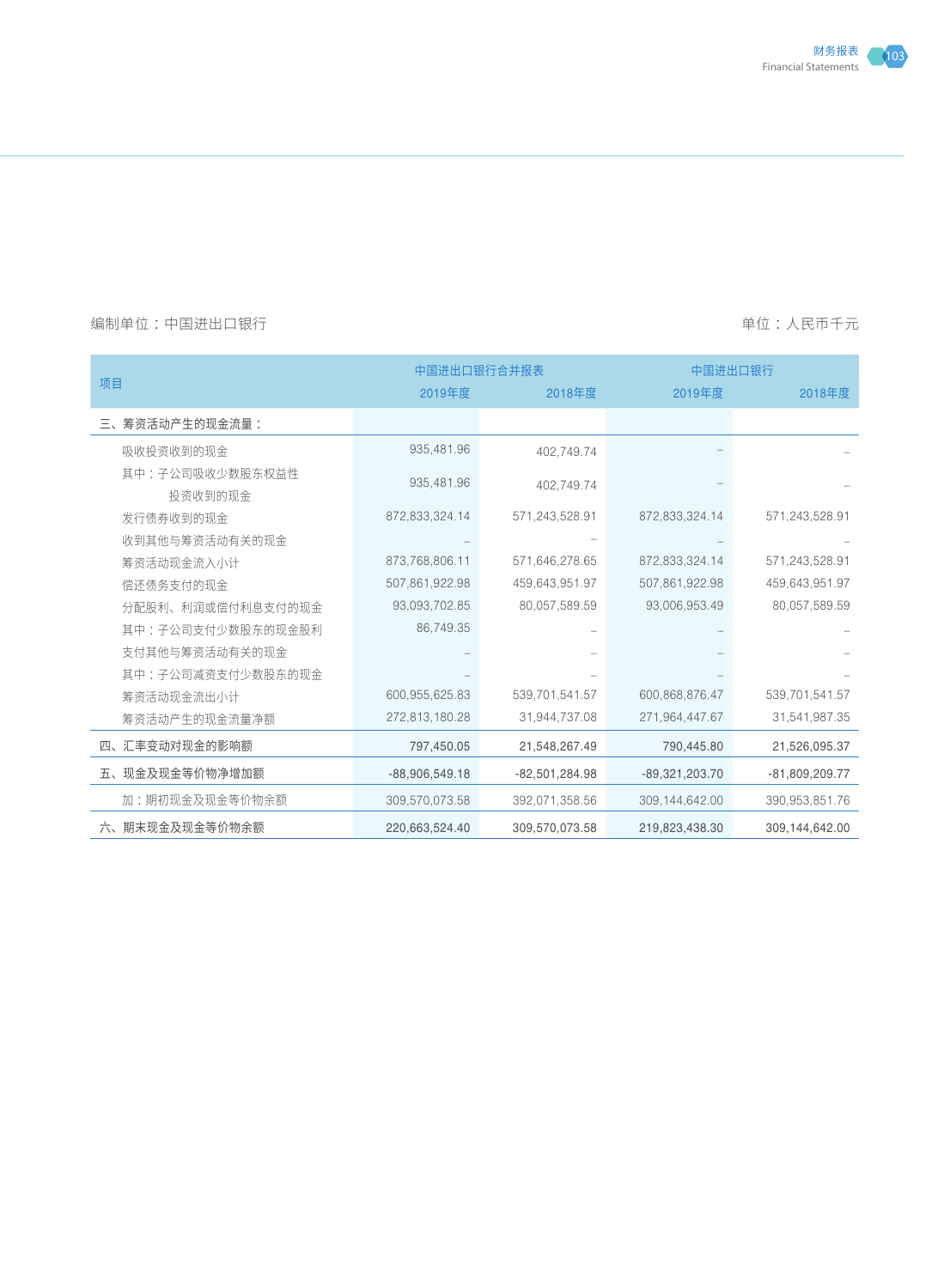

### Consolidated and The Bank's Cash Flow Statements

## For the year ended December 31, 2019

Prepared by: The Export-Import Bank of China View China Unit: In thousands of RMB

|                                                             | Consolidated<br><b>The Bank</b> |                    |                     |                  |
|-------------------------------------------------------------|---------------------------------|--------------------|---------------------|------------------|
| <b>Item</b>                                                 | 2019                            | 2018               | 2019                | 2018             |
| I. Cash flows from operating activities                     |                                 |                    |                     |                  |
| Net increase in due to customers and deposits<br>with banks | $-8,861,642.88$                 | 399,249,563.41     | $-8,861,642.88$     | 399,249,563.41   |
| Net increase in borrowings from central bank                | $-77,000,000.00$                | 23,300,000.00      | $-77,000,000.00$    | 23,300,000.00    |
| Net increase in interbank borrowings                        | 37,870,677.63                   | 33,720,357.85      | 37,870,677.63       | 33,647,144.99    |
| Cash received from interest, fee and commission             | 165, 189, 931. 21               | 155, 155, 389.68   | 165,368,157.60      | 155, 133, 872.60 |
| Other cash received relating to operating activities        | 26,703,188.16                   | 5,104,281.00       | 28,600,303.75       | 4,248,610.21     |
| Sub-total of cash inflows from operating activities         | 143,902,154.12                  | 616,529,591.93     | 145,977,496.10      | 615,579,191.22   |
| Net increase in loans and advances to customers             | 395,419,319.45                  | 486,828,003.56     | 395,751,253.30      | 487,708,772.11   |
| Net increase in deposits in central bank and<br>other banks | 10,291,551.18                   | 162,751,036.56     | 10,335,881.85       | 162,706,705.89   |
| Cash paid for interest, fee and commission                  | 28,434,423.87                   | 26, 127, 547.39    | 28,434,223.84       | 25,996,268.54    |
| Cash paid to and on behalf of employees                     | 1,742,005.95                    | 1,557,475.18       | 1,688,518.30        | 1,557,030.26     |
| Payments of all types of taxes                              | 15,900,686.19                   | 11,065,377.46      | 15,890,683.20       | 11,062,747.33    |
| Other cash paid relating to operating activities            | 2,130,969.51                    | 8,028,175.26       | 2,032,045.75        | 5,537,635.50     |
| Sub-total of cash outflows from operating activities        | 453,918,956.16                  | 696, 357, 615.41   | 454, 132, 606.24    | 694,569,159.64   |
| Net cash flows from operating activities                    | $-310,016,802.04$               | -79,828,023.47     | $-308, 155, 110.13$ | -78,989,968.42   |
| II. Cash flows from investing activities                    |                                 |                    |                     |                  |
| Cash received from disposal of investments                  | 227,004,255.41                  | 566,675,216.44     | 226,782,214.46      | 566,771,556.62   |
| Cash received from returns on investments                   | 10,983,709.74                   | 8,949,952.89       | 10,816,598.33       | 8,795,277.59     |
| Other cash received relating to investing activities        |                                 | 5,409.98           |                     | 2,670.12         |
| Sub-total of cash inflows from investing activities         | 237,987,965.15                  | 575,630,579.31     | 237,598,812.78      | 575,569,504.33   |
| Cash paid to investments                                    | 290,326,609.06                  | 631,616,700.61     | 291,358,292.01      | 631,276,683.62   |
| Cash paid to acquire fixed assets, intangible               |                                 |                    |                     |                  |
| assets and other long-term assets                           | 161,733.55                      | 180, 144. 78       | 161,507.81          | 180, 144. 78     |
| Other cash paid relating to investing activities            |                                 |                    |                     |                  |
| Sub-total of cash outflows from investing activities        | 290,488,342.62                  | 631,796,845.39     | 291,519,799.82      | 631,456,828.40   |
| Net cash flows from investing activities                    | $-52,500,377.47$                | $-56, 166, 266.08$ | $-53,920,987.03$    | $-55,887,324.06$ |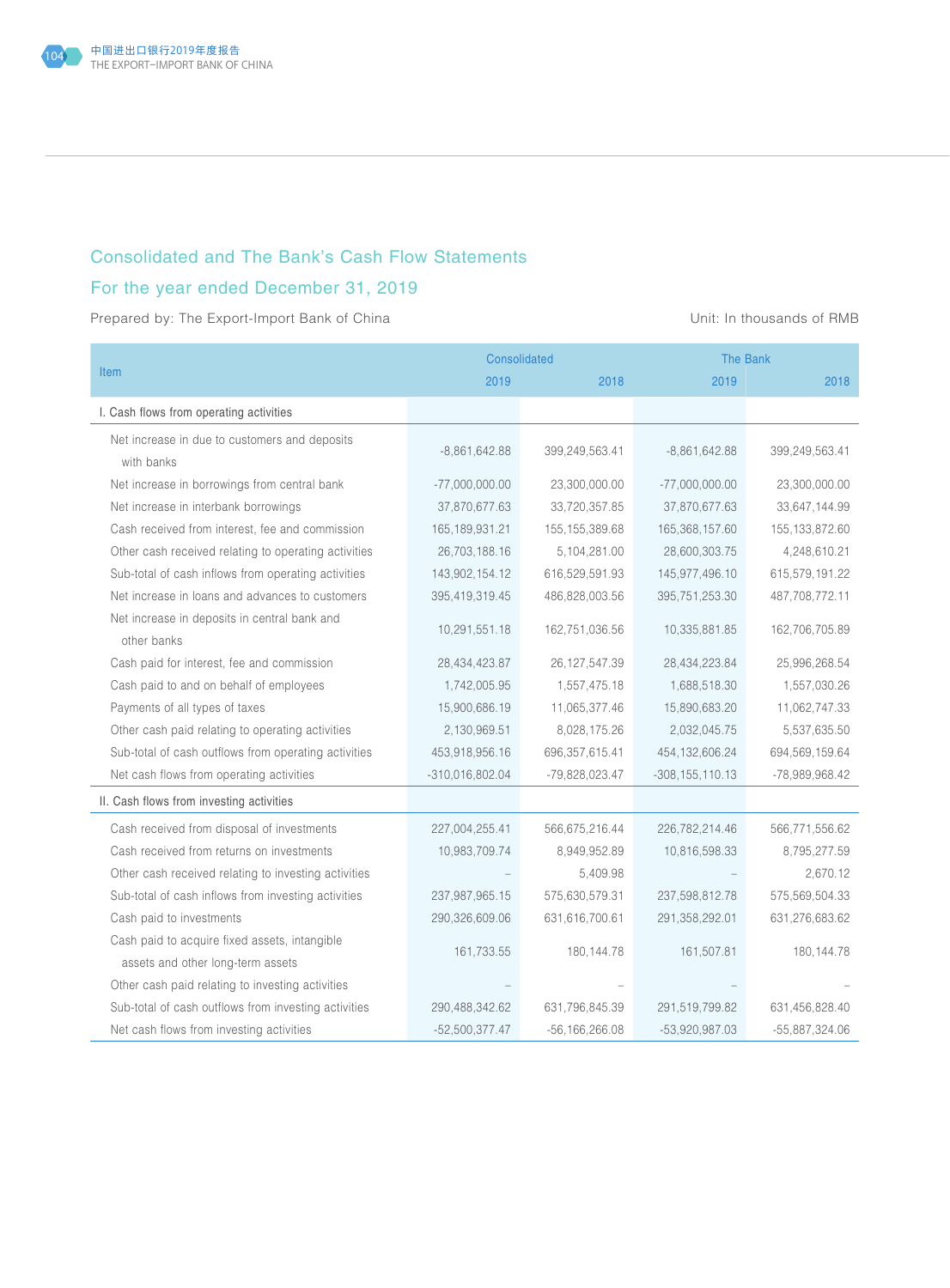#### Prepared by: The Export-Import Bank of China Unit: In thousands of RMB

|                                                                                   |                  | <b>Consolidated</b><br><b>The Bank</b> |                  |                  |
|-----------------------------------------------------------------------------------|------------------|----------------------------------------|------------------|------------------|
| Item                                                                              | 2019             | 2018                                   | 2019             | 2018             |
| III. Cash flows from financing activities                                         |                  |                                        |                  |                  |
| Cash received from capital contribution                                           | 935,481.96       | 402,749.74                             |                  |                  |
| Including: Cash received from investment by minority<br>interests of subsidiaries | 935,481.96       | 402,749.74                             |                  |                  |
| Cash received from debt securities issued                                         | 872,833,324.14   | 571,243,528.91                         | 872,833,324.14   | 571,243,528.91   |
| Cash received relating to other financing activities                              |                  |                                        |                  |                  |
| Sub-total of cash inflows from financing activities                               | 873,768,806.11   | 571,646,278.65                         | 872,833,324.14   | 571,243,528.91   |
| Cash repayments of amounts borrowed                                               | 507,861,922.98   | 459,643,951.97                         | 507,861,922.98   | 459,643,951.97   |
| Cash payments for interest expenses and                                           | 93,093,702.85    | 80,057,589.59                          | 93,006,953.49    | 80,057,589.59    |
| distribution of dividends or profits                                              |                  |                                        |                  |                  |
| Including: Dividend paid to minority interests of                                 | 86,749.35        |                                        |                  |                  |
| subsidiaries                                                                      |                  |                                        |                  |                  |
| Other cash payments relating to financing activities                              |                  |                                        |                  |                  |
| Including: cash paid to minority interests in capital                             |                  |                                        |                  |                  |
| reduction of subsidiaries                                                         |                  |                                        |                  |                  |
| Sub-total of cash outflows from financing activities                              | 600,955,625.83   | 539,701,541.57                         | 600,868,876.47   | 539,701,541.57   |
| Net cash flows from financing activities                                          | 272,813,180.28   | 31,944,737.08                          | 271,964,447.67   | 31,541,987.35    |
| IV. Effect of foreign exchange rate changes on cash                               | 797,450.05       | 21,548,267.49                          | 790,445.80       | 21,526,095.37    |
| V. Net increase in cash and cash equivalents                                      | $-88,906,549.18$ | $-82,501,284.98$                       | $-89,321,203.70$ | $-81,809,209.77$ |
| Add: Opening balance of cash and cash equivalent                                  | 309,570,073.58   | 392,071,358.56                         | 309,144,642.00   | 390,953,851.76   |
| VI. Closing balance of cash and cash equivalent                                   | 220,663,524.40   | 309,570,073.58                         | 219,823,438.30   | 309,144,642.00   |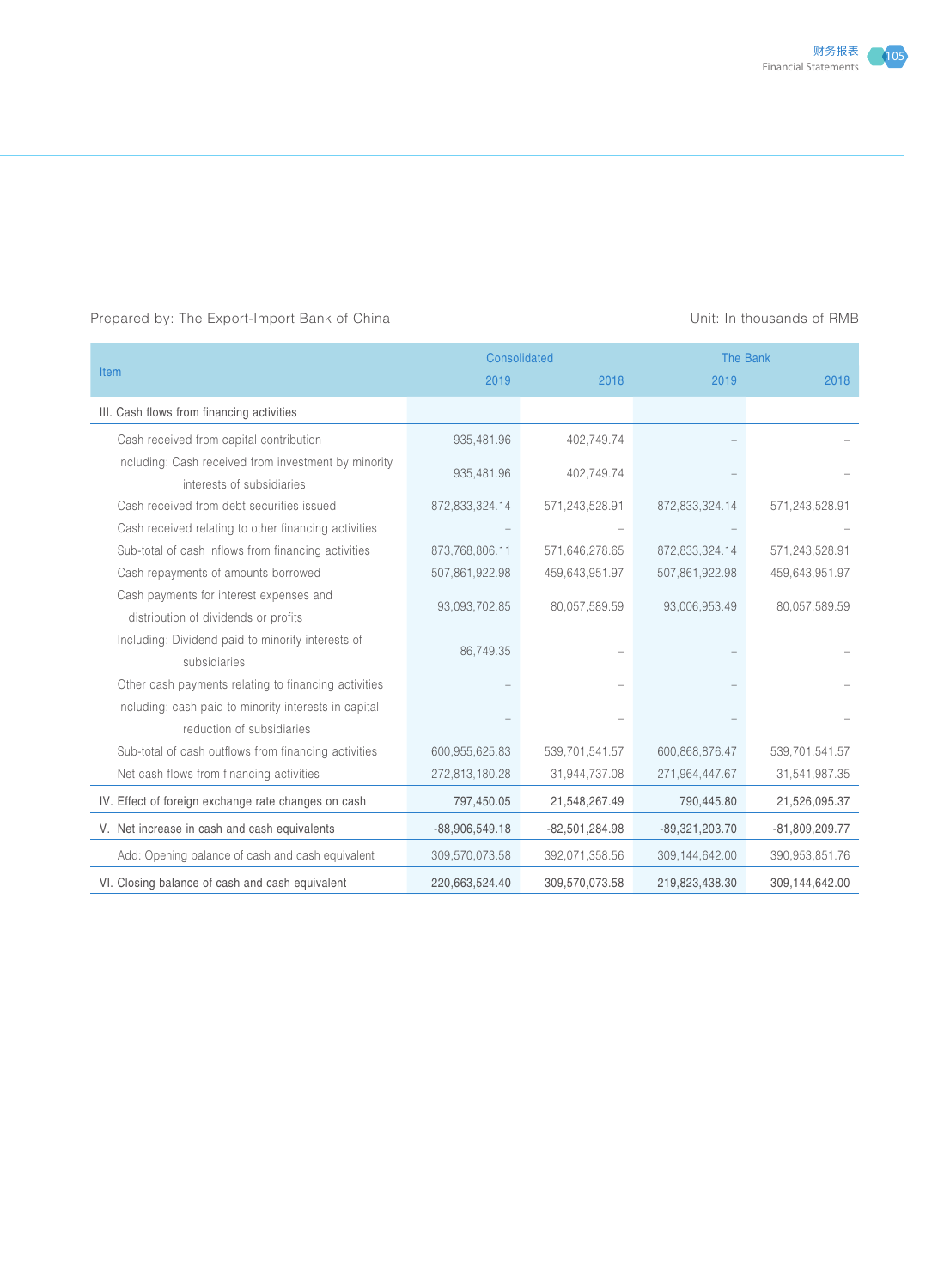## 合并所有者权益变动表

## 2019年度

编制单位:中国进出口银行 : All and the second second in the second second second in the second second second in the second second second second second second second second second second second second second second second second secon

| 项目                     |                                 |                                   |                                 |                                 |  |
|------------------------|---------------------------------|-----------------------------------|---------------------------------|---------------------------------|--|
|                        | 实收资本                            | 其他权益工具                            | 资本公积                            | 减:库存股                           |  |
| 一、上期期末余额               | 150,000,000.00                  | $\hspace{0.1mm}$ $\hspace{0.1mm}$ | 141,505,718.45                  | $\hspace{0.1mm}-\hspace{0.1mm}$ |  |
| 加:会计政策变更               |                                 |                                   |                                 |                                 |  |
| 前期差错更正                 |                                 |                                   |                                 |                                 |  |
| 同一控制下企业合并              |                                 |                                   |                                 | $\hspace{0.1mm}$                |  |
| 二、本期期初余额               | 150,000,000.00                  | $\overline{\phantom{0}}$          | 141,505,718.45                  | $-$                             |  |
| 三、本期增减变动金额 (减少以"-"号填列) | $\hspace{0.1mm}-\hspace{0.1mm}$ | $\overline{\phantom{m}}$          | $\hspace{0.1mm}-\hspace{0.1mm}$ | $\hspace{0.1mm}-\hspace{0.1mm}$ |  |
| (一)综合收益总额              |                                 |                                   |                                 |                                 |  |
| (二) 所有者投入和减少资本         |                                 |                                   |                                 |                                 |  |
| 1. 所有者投入资本             |                                 |                                   |                                 |                                 |  |
| 2. 其他权益工具持有者投入资本       |                                 |                                   |                                 |                                 |  |
| 3. 股份支付计入所有者权益的金额      |                                 |                                   |                                 |                                 |  |
| 4. 其他                  |                                 |                                   |                                 |                                 |  |
| (三)利润分配                |                                 |                                   |                                 |                                 |  |
| 1. 提取盈余公积              |                                 |                                   |                                 |                                 |  |
| 2. 提取一般风险准备            |                                 |                                   |                                 |                                 |  |
| 3. 对所有者的分配             |                                 |                                   |                                 |                                 |  |
| 4. 对其他权益工具持有者的分配       |                                 |                                   |                                 |                                 |  |
| 5. 其他                  |                                 |                                   |                                 |                                 |  |
| (四) 所有者权益内部结转          |                                 |                                   |                                 |                                 |  |
| 1. 资本公积转增资本            |                                 |                                   |                                 |                                 |  |
| 2. 盈余公积转增资本            |                                 |                                   |                                 |                                 |  |
| 3. 盈余公积弥补亏损            |                                 |                                   |                                 |                                 |  |
| 4. 一般风险准备弥补亏损          |                                 |                                   |                                 |                                 |  |
| 5. 其他                  |                                 |                                   |                                 | $\hspace{0.1mm}-\hspace{0.1mm}$ |  |
| 四、本期期末余额               | 150,000,000.00                  | $ \,$                             | 141,505,718.45                  | $\qquad \qquad -$               |  |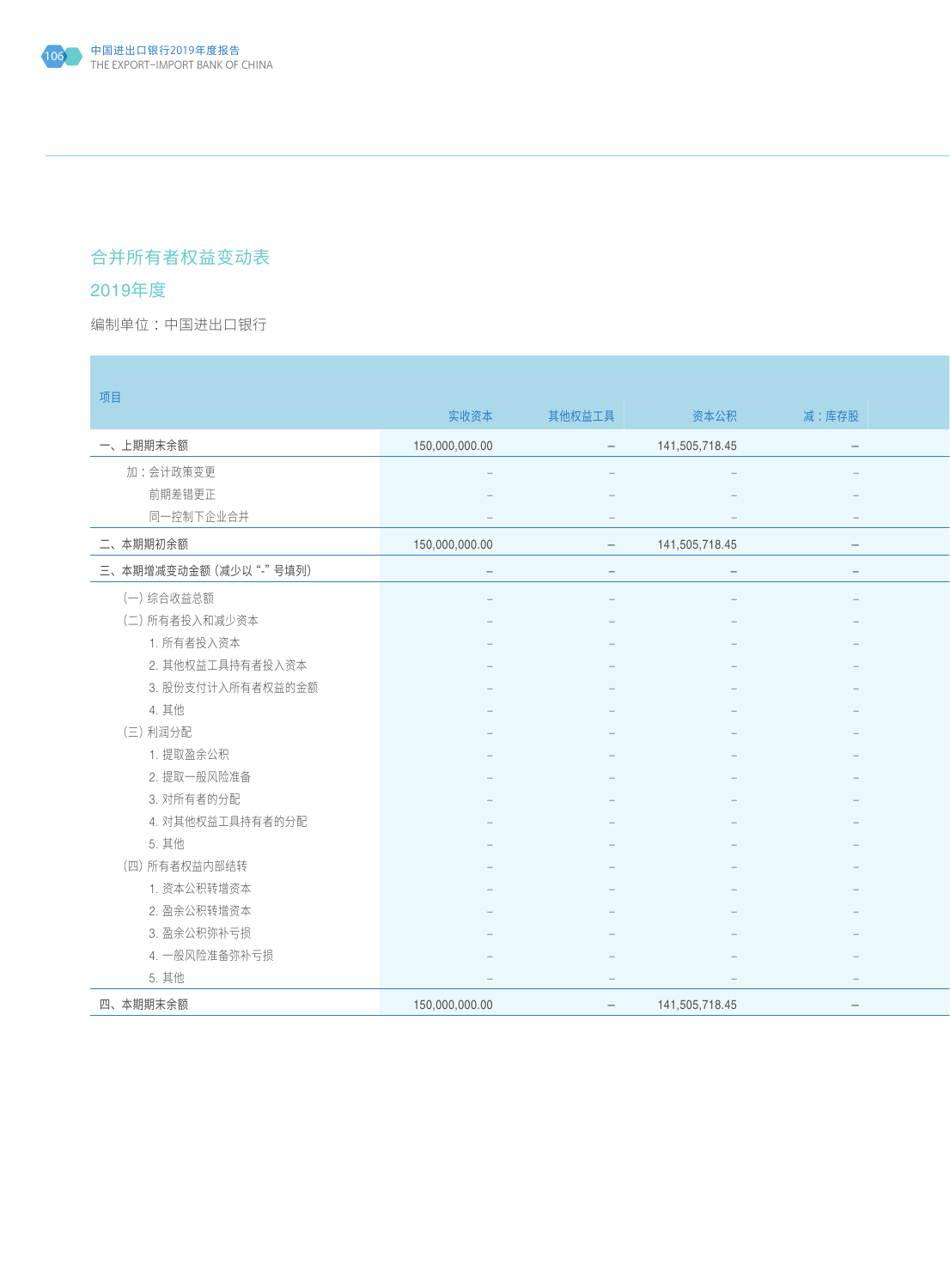

### 一个国土的第一个国土的第一个国土的第一个国土的第一个国土的第一个国土的第一个国土的<mark>单位:人民币十</mark>元

|                                                 |                                                 |                                 |                                 |                                 | 本期金额                     |
|-------------------------------------------------|-------------------------------------------------|---------------------------------|---------------------------------|---------------------------------|--------------------------|
|                                                 |                                                 |                                 |                                 |                                 | 归属于母公司所有者权益              |
| 所有者权益合计                                         | 少数股东权益                                          | 未分配利润                           | 一般风险准备                          | 盈余公积                            | 其他综合收益                   |
| 308, 130, 237.67                                | 1,345,835.34                                    | $-6,564,087.82$                 | 18,919,467.93                   | 2,159,584.83                    | 763,718.94               |
|                                                 |                                                 |                                 |                                 |                                 |                          |
|                                                 |                                                 |                                 |                                 |                                 |                          |
|                                                 |                                                 |                                 |                                 |                                 |                          |
| 308, 130, 237.67                                | 1,345,835.34                                    | $-6,564,087.82$                 | 18,919,467.93                   | 2,159,584.83                    | 763,718.94               |
| 7,000,088.13                                    | 1,131,815.77                                    | 5,173,386.19                    | $\hspace{0.1mm}-\hspace{0.1mm}$ | $\hspace{0.1mm}-\hspace{0.1mm}$ | 694,886.17               |
| 6, 151, 355.52                                  | 283,083.16                                      | 5,173,386.19                    | $\hspace{0.1mm}-\hspace{0.1mm}$ |                                 | 694,886.17               |
| 935,481.96                                      | 935,481.96                                      | $\sim$                          | $\hspace{0.1mm}-\hspace{0.1mm}$ |                                 | $\overline{\phantom{m}}$ |
| 935,481.96                                      | 935,481.96                                      |                                 |                                 |                                 |                          |
|                                                 |                                                 |                                 |                                 |                                 |                          |
|                                                 |                                                 |                                 |                                 |                                 |                          |
| $\sim$                                          |                                                 |                                 |                                 |                                 |                          |
| $-86,749.35$<br>$\hspace{0.1mm}-\hspace{0.1mm}$ | $-86,749.35$<br>$\hspace{0.1mm}-\hspace{0.1mm}$ |                                 |                                 |                                 |                          |
| $\sim$                                          | $\hspace{0.1mm}-\hspace{0.1mm}$                 |                                 |                                 |                                 |                          |
| $-86,749.35$                                    | $-86,749.35$                                    |                                 |                                 |                                 |                          |
|                                                 |                                                 |                                 |                                 |                                 |                          |
|                                                 |                                                 |                                 |                                 |                                 |                          |
|                                                 |                                                 |                                 |                                 |                                 |                          |
|                                                 |                                                 |                                 |                                 |                                 |                          |
|                                                 |                                                 |                                 |                                 |                                 |                          |
|                                                 |                                                 |                                 |                                 |                                 |                          |
|                                                 |                                                 |                                 |                                 |                                 |                          |
|                                                 |                                                 | $\hspace{0.1mm}-\hspace{0.1mm}$ | $\hspace{0.1cm} -$              |                                 | $\equiv$                 |
| 315, 130, 325.81                                | 2,477,651.12                                    | $-1,390,701.63$                 | 18,919,467.93                   | 2,159,584.83                    | 1,458,605.10             |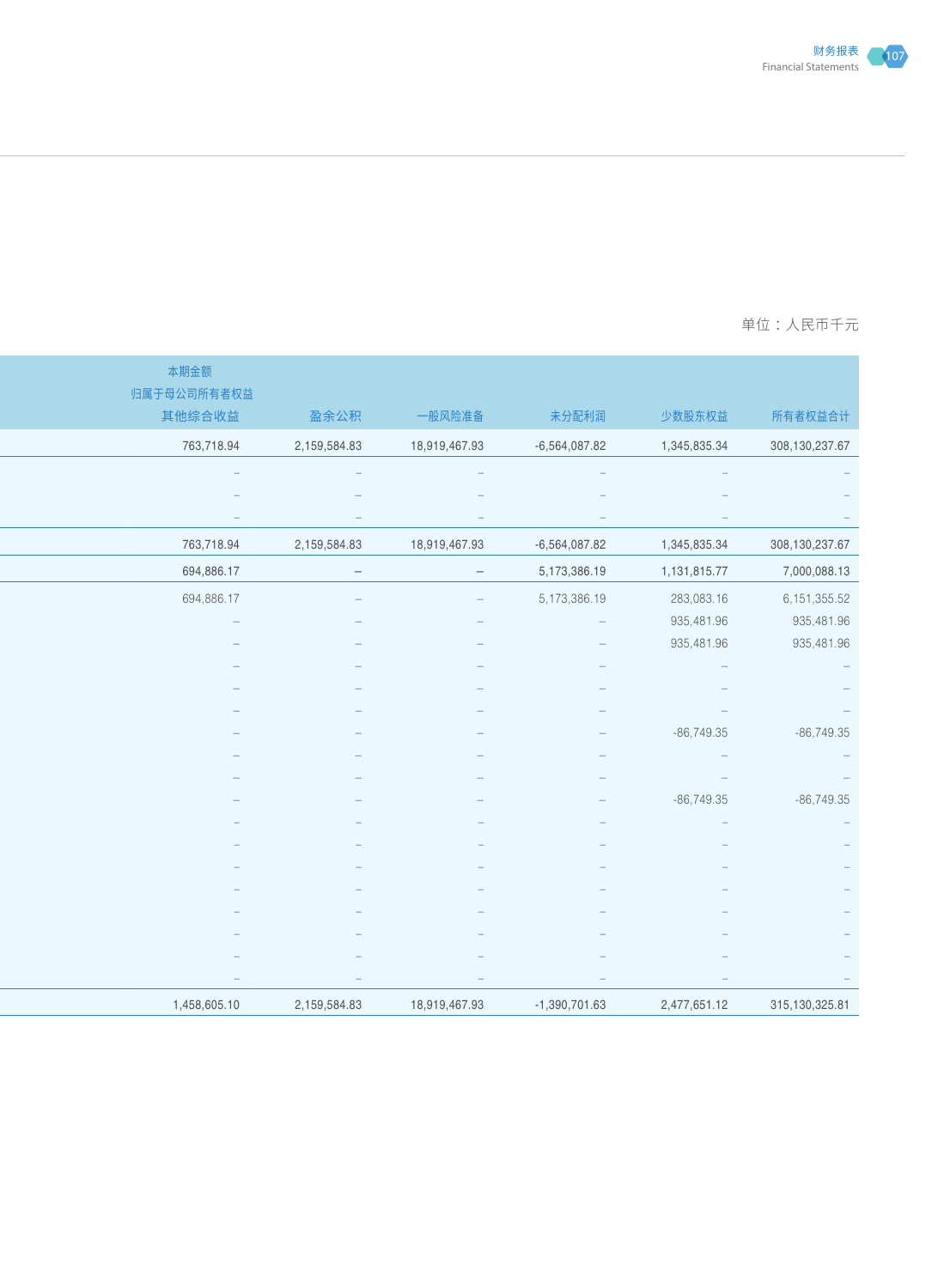

# Consolidated Statement of Changes in Owner's Equity

## For the year ended December 31, 2019

Prepared by: The Export-Import Bank of China

| Item                                           | Paid-in capital                 | Other<br>equity instrument | Capital reserve                 | Less: Treasury<br>shares        |
|------------------------------------------------|---------------------------------|----------------------------|---------------------------------|---------------------------------|
| I. Balance at end of previous year             | 150,000,000.00                  | $\sim$                     | 141,505,718.45                  | $\sim$                          |
| Add: Changes in accounting policies            |                                 |                            |                                 |                                 |
| Correction of errors                           |                                 |                            |                                 |                                 |
| Business combination under common              |                                 |                            |                                 |                                 |
| control                                        |                                 |                            |                                 |                                 |
| II. Balance in beginning of year               | 150,000,000.00                  | $\overline{\phantom{m}}$   | 141,505,718.45                  | $\overline{\phantom{m}}$        |
| III. Movement over the year ("-" for decrease) | $\hspace{0.1mm}-\hspace{0.1mm}$ | $ \,$                      | $\hspace{0.1mm}-\hspace{0.1mm}$ | $\hspace{0.1mm}-\hspace{0.1mm}$ |
| (I) Total comprehensive income for the year    |                                 |                            |                                 |                                 |
| (II) Owner's contributions and decrease of     |                                 |                            |                                 |                                 |
| capital                                        |                                 |                            |                                 |                                 |
| 1. Common shares by the Owners                 |                                 |                            |                                 |                                 |
| 2. Contributions from the holders of other     |                                 |                            |                                 |                                 |
| equity instrument                              |                                 |                            |                                 |                                 |
| 3. Increase in owner's equity resulted from    |                                 |                            |                                 |                                 |
| share-based payments                           |                                 |                            |                                 |                                 |
| 4. Others                                      |                                 |                            |                                 |                                 |
| (III) Appropriation of profits                 |                                 |                            |                                 |                                 |
| 1. Appropriation to surplus reserves           |                                 |                            |                                 |                                 |
| 2. Transfer to general risk reserve            |                                 |                            |                                 |                                 |
| 3. Distributions to Owners                     |                                 |                            |                                 |                                 |
| 4. Distributions to the holders of other       |                                 |                            |                                 |                                 |
| equity instrument                              |                                 |                            |                                 |                                 |
| 5. Others                                      |                                 |                            |                                 |                                 |
| (IV) Transfer within equity                    |                                 |                            |                                 |                                 |
| 1. Capital reserves converting into share      |                                 |                            |                                 |                                 |
| capital                                        |                                 |                            |                                 |                                 |
| 2. Surplus reserves converting into share      |                                 |                            |                                 |                                 |
| capital                                        | $\equiv$                        | $\overline{\phantom{m}}$   |                                 | $\equiv$                        |
| 3. Surplus reserves cover the deficit          |                                 |                            |                                 |                                 |
| 4. General risk reserves cover the deficit     |                                 |                            |                                 |                                 |
| 5. Others                                      | $\overline{\phantom{m}}$        |                            |                                 | $\hspace{0.1mm}-\hspace{0.1mm}$ |
| IV. Balance at end of year                     | 150,000,000.00                  | $ \,$                      | 141,505,718.45                  | $ \,$                           |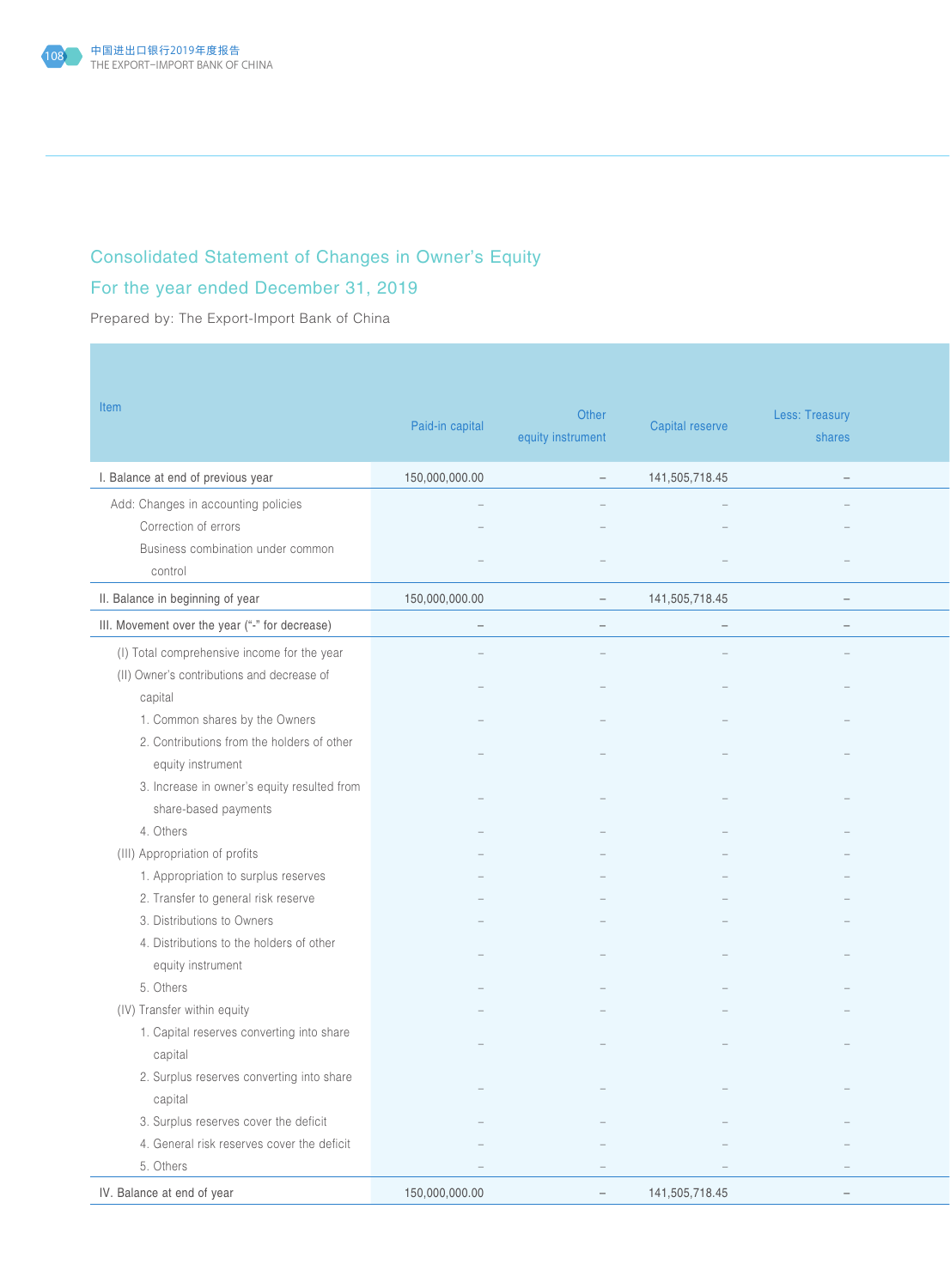

#### Prepared by: The Export-Importance Bank of AMB Unit: In thousands of RMB  $\,$

|                |                                                             |                          |                                 |                                 | 2019                                                                             |
|----------------|-------------------------------------------------------------|--------------------------|---------------------------------|---------------------------------|----------------------------------------------------------------------------------|
|                | Minority interests  Total owner's equity                    | Undistributed profits    | General risk<br>reserve         | Surplus reserve                 | Attributable to owners of the parent company<br>Other<br>comprehensive<br>income |
| 308,130,237.67 | 1,345,835.34                                                | $-6,564,087.82$          | 18,919,467.93                   | 2,159,584.83                    | 763,718.94                                                                       |
|                | $\hspace{0.1mm}$ $\hspace{0.1mm}$                           |                          | $\overline{\phantom{a}}$        | $\hspace{0.1mm}-\hspace{0.1mm}$ | $\alpha \rightarrow \beta \gamma$                                                |
|                |                                                             |                          |                                 |                                 |                                                                                  |
|                | $\overline{\phantom{a}}$                                    |                          | $\hspace{0.1mm}-\hspace{0.1mm}$ | $\hspace{0.1mm}-\hspace{0.1mm}$ | $\overline{\phantom{m}}$                                                         |
| 308,130,237.67 | 1,345,835.34                                                | $-6,564,087.82$          | 18,919,467.93                   | 2,159,584.83                    | 763,718.94                                                                       |
| 7,000,088.13   | 1,131,815.77                                                | 5,173,386.19             | $\sim$                          | $-$                             | 694,886.17                                                                       |
| 6, 151, 355.52 | 283,083.16                                                  | 5,173,386.19             | $\sim$                          |                                 | 694,886.17                                                                       |
| 935,481.96     | 935,481.96                                                  |                          |                                 |                                 |                                                                                  |
| 935,481.96     | 935,481.96                                                  |                          |                                 |                                 |                                                                                  |
|                |                                                             |                          |                                 |                                 |                                                                                  |
|                |                                                             |                          |                                 |                                 |                                                                                  |
|                |                                                             |                          |                                 |                                 |                                                                                  |
|                | $\hspace{0.1mm}-\hspace{0.1mm}$                             |                          |                                 |                                 |                                                                                  |
| $-86,749.35$   | $-86,749.35$<br>$\alpha \rightarrow \beta$                  |                          |                                 |                                 |                                                                                  |
|                | $\mathcal{L}=\mathcal{L}$                                   |                          |                                 |                                 |                                                                                  |
| $-86,749.35$   | $-86,749.35$                                                |                          |                                 |                                 |                                                                                  |
|                |                                                             |                          |                                 |                                 |                                                                                  |
|                |                                                             |                          |                                 |                                 |                                                                                  |
|                |                                                             |                          |                                 |                                 |                                                                                  |
|                |                                                             |                          |                                 |                                 |                                                                                  |
|                |                                                             |                          | $\hspace{0.1mm}$                | $\hspace{0.1mm}-\hspace{0.1mm}$ | $\overline{\phantom{a}}$                                                         |
|                |                                                             |                          |                                 |                                 |                                                                                  |
|                | $\hspace{0.1mm}-\hspace{0.1mm}$<br>$\overline{\phantom{a}}$ | $\overline{\phantom{a}}$ | $\hspace{0.1mm}-\hspace{0.1mm}$ | $\hspace{0.1mm}-\hspace{0.1mm}$ | $\overline{\phantom{m}}$<br>$\qquad \qquad -$                                    |
|                | $\sim$                                                      | $\sim$                   | $\hspace{0.1mm}-\hspace{0.1mm}$ | $\equiv$                        | $\sim$                                                                           |
| 315,130,325.81 | 2,477,651.12                                                | $-1,390,701.63$          | 18,919,467.93                   | 2,159,584.83                    | 1,458,605.10                                                                     |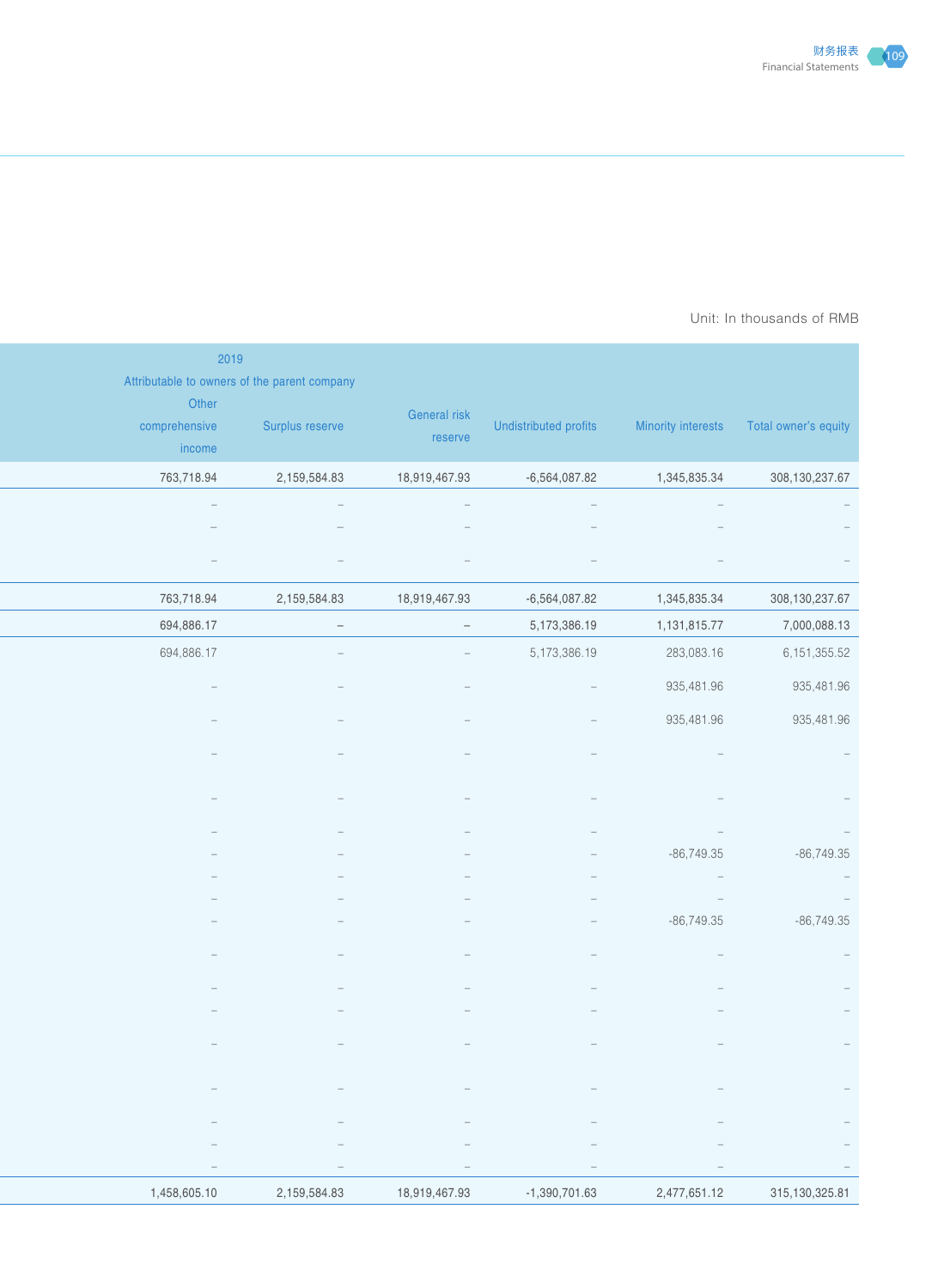## 合并所有者权益变动表(续)

## 2019年度

编制单位:中国进出口银行 : All and the second second in the second second second in the second second second in the second second second second second second second second second second second second second second second second secon

| 项目                     |                          |                          |                                 |                          |
|------------------------|--------------------------|--------------------------|---------------------------------|--------------------------|
|                        | 实收资本                     | 其他权益工具                   | 资本公积                            | 减:库存股                    |
| 一、上期期末余额               | 150,000,000.00           | $\overline{\phantom{m}}$ | 141,505,509.56                  | $\overline{\phantom{a}}$ |
| 加:会计政策变更               |                          |                          |                                 |                          |
| 前期差错更正                 |                          |                          |                                 |                          |
| 同一控制下企业合并              | $\overline{\phantom{0}}$ | $\sim$                   | $\hspace{0.1mm}-\hspace{0.1mm}$ | $\sim$                   |
| 二、本期期初余额               | 150,000,000.00           | $ \,$                    | 141,505,509.56                  | $-$                      |
| 三、本期增减变动金额 (减少以"-"号填列) | $\overline{\phantom{m}}$ | $\overline{\phantom{0}}$ | 208.89                          | $\sim$                   |
| (一)综合收益总额              |                          | $\overline{\phantom{0}}$ | $\hspace{0.1mm}-\hspace{0.1mm}$ | $\hspace{0.1mm}$         |
| (二) 所有者投入和减少资本         |                          |                          | 208.89                          |                          |
| 1. 所有者投入资本             |                          |                          |                                 |                          |
| 2. 其他权益工具持有者投入资本       |                          |                          |                                 |                          |
| 3. 股份支付计入所有者权益的金额      |                          |                          |                                 |                          |
| 4. 其他                  |                          |                          | 208.89                          |                          |
| (三) 利润分配               |                          |                          |                                 |                          |
| 1. 提取盈余公积              |                          |                          |                                 |                          |
| 2. 提取一般风险准备            |                          |                          |                                 |                          |
| 3. 对所有者的分配             |                          |                          |                                 |                          |
| 4. 对其他权益工具持有者的分配       |                          |                          |                                 |                          |
| 5. 其他                  |                          |                          |                                 |                          |
| (四) 所有者权益内部结转          |                          |                          |                                 |                          |
| 1. 资本公积转增资本            |                          |                          |                                 |                          |
| 2. 盈余公积转增资本            |                          |                          |                                 |                          |
| 3. 盈余公积弥补亏损            |                          |                          |                                 |                          |
| 4. 一般风险准备弥补亏损          |                          |                          |                                 |                          |
| 5. 其他                  |                          | $\overline{\phantom{m}}$ | $\hspace{0.1mm}-\hspace{0.1mm}$ | $\sim$                   |
| 四、本期期末余额               | 150,000,000.00           | $ \,$                    | 141,505,718.45                  | $\overline{\phantom{m}}$ |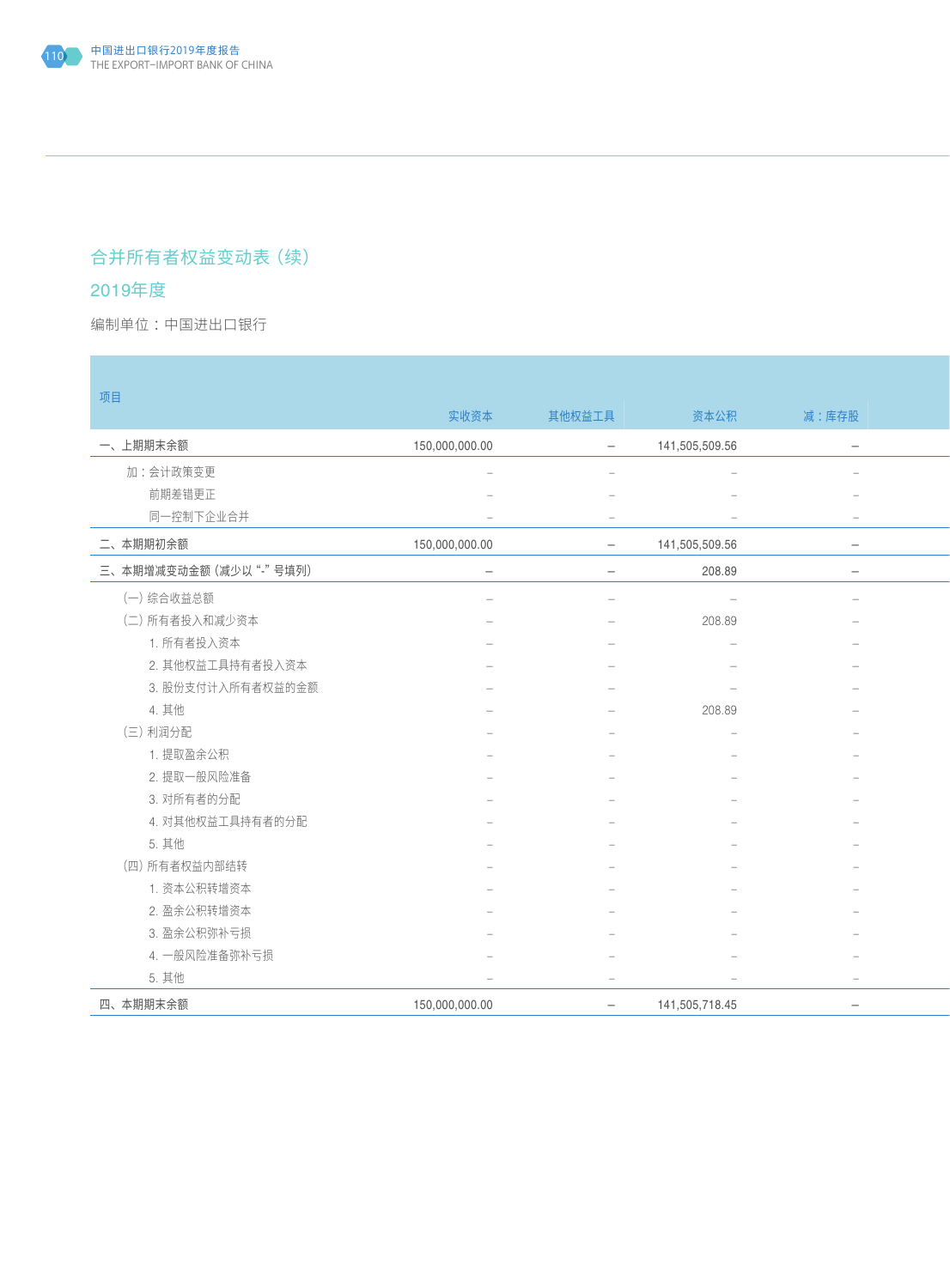

### 一个国土的第一个国土的第一个国土的第一个国土的第一个国土的第一个国土的第一个国土的<mark>单位:人民币十</mark>元

|                  |                          |                                 |                                 |                                 | 上期金额                            |
|------------------|--------------------------|---------------------------------|---------------------------------|---------------------------------|---------------------------------|
| 所有者权益合计          | 少数股东权益                   | 未分配利润                           | 一般风险准备                          | 盈余公积                            | 归属于母公司所有者权益<br>其他综合收益           |
| 301,534,117.75   | 926,576.52               | $-11,169,008.46$                | 18,919,467.93                   | 2,159,584.83                    | $-808,012.63$                   |
|                  | $-$                      | $\overline{\phantom{a}}$        | $\hspace{0.1mm}-\hspace{0.1mm}$ | $\hspace{0.1mm}-\hspace{0.1mm}$ | $\sim$                          |
|                  |                          |                                 |                                 |                                 |                                 |
|                  |                          | $\hspace{0.1mm}-\hspace{0.1mm}$ |                                 |                                 | $\hspace{0.1mm}-\hspace{0.1mm}$ |
| 301,534,117.75   | 926,576.52               | $-11,169,008.46$                | 18,919,467.93                   | 2,159,584.83                    | $-808,012.63$                   |
| 6,596,119.92     | 419,258.82               | 4,604,920.64                    | $\overline{\phantom{m}}$        | $\sim$                          | 1,571,731.57                    |
| 6,193,161.29     | 16,509.09                | 4,604,920.64                    | $\overline{\phantom{a}}$        |                                 | 1,571,731.57                    |
| 402,958.63       | 402,749.74               | $\sim$                          |                                 |                                 |                                 |
| 402,749.74       | 402,749.74               |                                 |                                 |                                 |                                 |
|                  | $\overline{\phantom{m}}$ |                                 |                                 |                                 |                                 |
|                  |                          |                                 |                                 |                                 |                                 |
| 208.89           |                          |                                 |                                 |                                 |                                 |
|                  |                          |                                 |                                 |                                 |                                 |
|                  |                          |                                 |                                 |                                 |                                 |
|                  |                          |                                 |                                 |                                 |                                 |
|                  |                          |                                 |                                 |                                 |                                 |
|                  |                          |                                 |                                 |                                 |                                 |
|                  |                          |                                 |                                 |                                 |                                 |
|                  |                          |                                 |                                 |                                 |                                 |
|                  |                          |                                 |                                 |                                 |                                 |
|                  |                          |                                 |                                 |                                 |                                 |
|                  |                          | $\overline{\phantom{a}}$        | $\hspace{0.1mm}-\hspace{0.1mm}$ | $\overline{\phantom{a}}$        | $\overline{\phantom{a}}$        |
|                  |                          |                                 |                                 |                                 |                                 |
| 308, 130, 237.67 | 1,345,835.34             | $-6,564,087.82$                 | 18,919,467.93                   | 2,159,584.83                    | 763,718.94                      |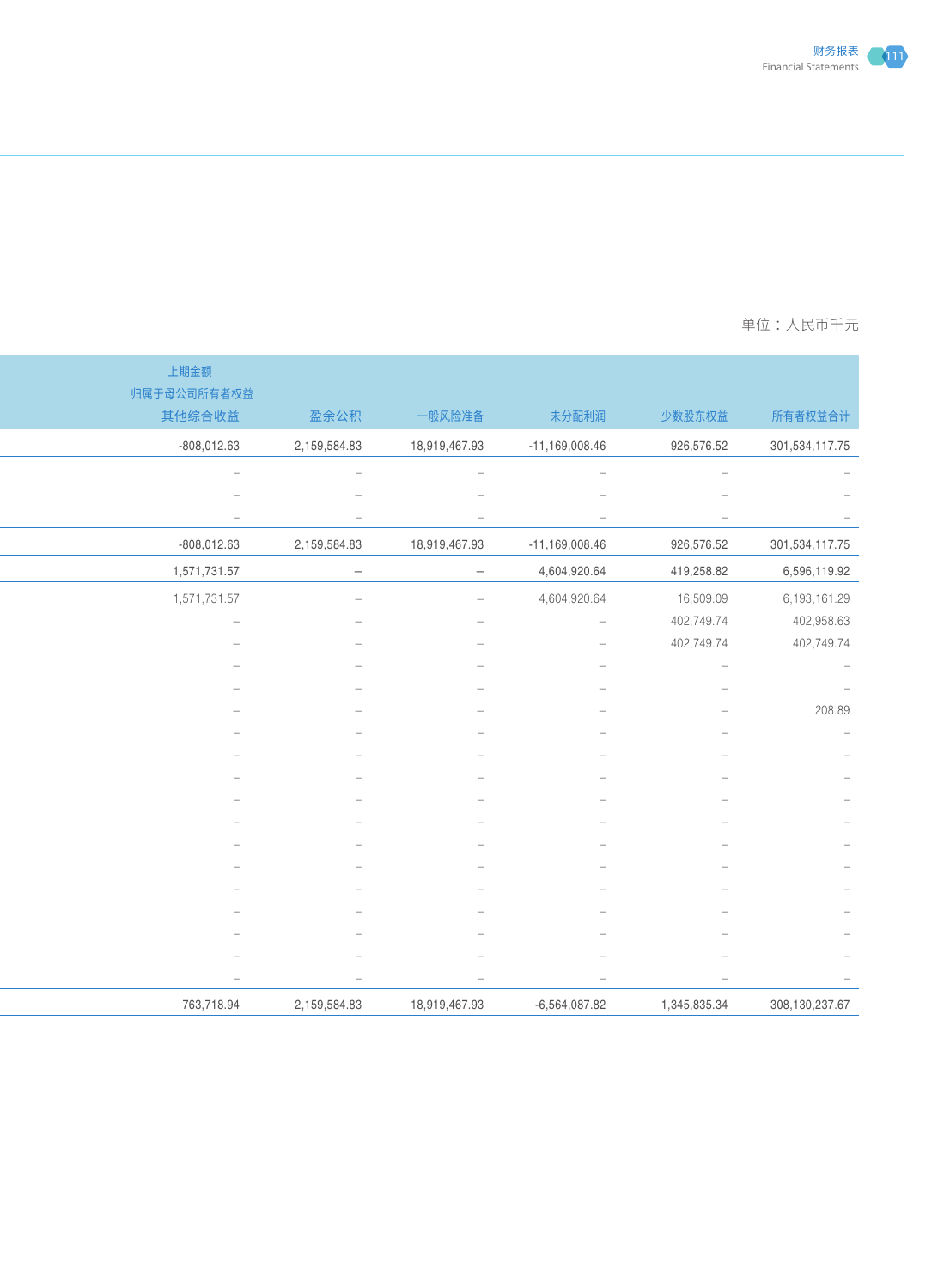

# Consolidated Statement of Changes in Owner's Equity (continued)

## For the year ended December 31, 2019

Prepared by: The Export-Import Bank of China

| Item                                           | Paid-in capital          | Other<br>equity instrument | Capital reserve | Less: Treasury<br>shares |  |
|------------------------------------------------|--------------------------|----------------------------|-----------------|--------------------------|--|
| I. Balance at end of previous year             | 150,000,000.00           | $\overline{\phantom{a}}$   | 141,505,509.56  | $\overline{\phantom{a}}$ |  |
| Add: Changes in accounting policies            |                          |                            |                 |                          |  |
| Correction of errors                           |                          |                            |                 |                          |  |
| Business combination under common              |                          |                            |                 |                          |  |
| control                                        |                          |                            |                 |                          |  |
| II. Balance in beginning of year               | 150,000,000.00           | $\overline{\phantom{m}}$   | 141,505,509.56  | $ \,$                    |  |
| III. Movement over the year ("-" for decrease) | $\overline{\phantom{a}}$ | $\overline{\phantom{a}}$   | 208.89          | $\overline{\phantom{a}}$ |  |
| (I) Total comprehensive income for the year    |                          |                            |                 |                          |  |
| (II) Owner's contributions and decrease of     |                          |                            |                 |                          |  |
| capital                                        |                          |                            | 208.89          |                          |  |
| 1. Common shares by the Owners                 |                          |                            |                 |                          |  |
| 2. Contributions from the holders of other     |                          |                            |                 |                          |  |
| equity instrument                              |                          |                            |                 |                          |  |
| 3. Increase in owner's equity resulted from    |                          |                            |                 |                          |  |
| share-based payments                           |                          |                            |                 |                          |  |
| 4. Others                                      |                          |                            | 208.89          |                          |  |
| (III) Appropriation of profits                 |                          |                            |                 |                          |  |
| 1. Appropriation to surplus reserves           |                          |                            |                 |                          |  |
| 2. Transfer to general risk reserve            |                          |                            |                 |                          |  |
| 3. Distributions to Owners                     |                          |                            |                 |                          |  |
| 4. Distributions to the holders of other       |                          |                            |                 |                          |  |
| equity instrument                              |                          |                            |                 |                          |  |
| 5. Others                                      |                          |                            |                 |                          |  |
| (IV) Transfer within equity                    |                          |                            |                 |                          |  |
| 1. Capital reserves converting into share      |                          |                            |                 |                          |  |
| capital                                        |                          |                            |                 |                          |  |
| 2. Surplus reserves converting into share      | $\overline{\phantom{a}}$ | $\overline{\phantom{a}}$   |                 | $\sim$                   |  |
| capital                                        |                          |                            |                 |                          |  |
| 3. Surplus reserves cover the deficit          |                          |                            |                 |                          |  |
| 4. General risk reserves cover the deficit     |                          |                            |                 |                          |  |
| 5. Others                                      | $\overline{\phantom{a}}$ | $\overline{\phantom{a}}$   |                 | $\overline{\phantom{a}}$ |  |
|                                                |                          |                            | 141,505,718.45  |                          |  |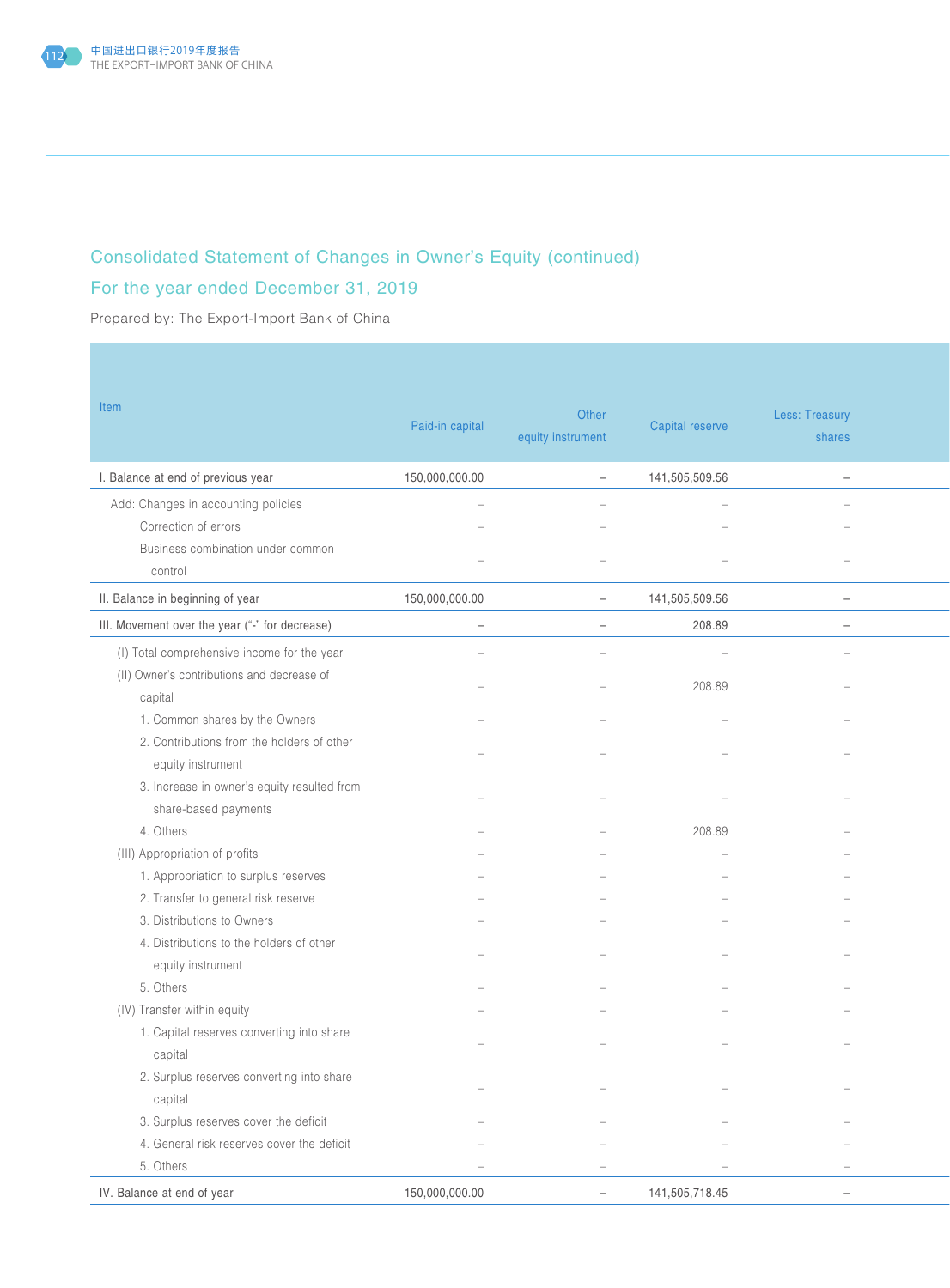

#### Prepared by: The Export-Importance Bank of AMB Unit: In thousands of RMB  $\,$

|                                                             |                                 |                                 |                                                            |                                                                              | 2018                                                  |
|-------------------------------------------------------------|---------------------------------|---------------------------------|------------------------------------------------------------|------------------------------------------------------------------------------|-------------------------------------------------------|
|                                                             |                                 |                                 |                                                            |                                                                              | Attributable to owners of the parent company<br>Other |
| Minority interests  Total owner's equity                    |                                 |                                 | Surplus reserve General risk reserve Undistributed profits |                                                                              | comprehensive                                         |
|                                                             |                                 |                                 |                                                            | 2,159,584.83                                                                 | income                                                |
| 301,534,117.75                                              | 926,576.52                      | $-11,169,008.46$                | 18,919,467.93                                              |                                                                              | $-808,012.63$<br>$\overline{\phantom{a}}$             |
| $\hspace{0.1mm}-\hspace{0.1mm}$<br>$\overline{\phantom{m}}$ |                                 |                                 |                                                            |                                                                              |                                                       |
|                                                             |                                 |                                 | $\overline{\phantom{m}}$                                   | $\overline{\phantom{a}}$                                                     | $\qquad \qquad -$                                     |
| 301,534,117.75                                              | 926,576.52                      | $-11,169,008.46$                | 18,919,467.93                                              | 2,159,584.83                                                                 | $-808,012.63$                                         |
| 6,596,119.92                                                | 419,258.82                      | 4,604,920.64                    | $\sim$                                                     | $\sim$                                                                       | 1,571,731.57                                          |
| 6,193,161.29                                                | 16,509.09                       | 4,604,920.64                    | $\sim$                                                     | $\overline{\phantom{m}}$                                                     | 1,571,731.57                                          |
| 402,958.63                                                  | 402,749.74                      | $\overline{\phantom{a}}$        |                                                            |                                                                              |                                                       |
| 402,749.74                                                  | 402,749.74                      |                                 |                                                            |                                                                              |                                                       |
|                                                             |                                 |                                 |                                                            |                                                                              |                                                       |
|                                                             |                                 |                                 |                                                            |                                                                              |                                                       |
| 208.89                                                      |                                 |                                 |                                                            |                                                                              |                                                       |
| $\hspace{0.1mm}-\hspace{0.1mm}$                             |                                 |                                 |                                                            |                                                                              |                                                       |
| $\sim$                                                      |                                 |                                 |                                                            |                                                                              |                                                       |
|                                                             |                                 |                                 |                                                            |                                                                              |                                                       |
| $\sim$                                                      |                                 |                                 |                                                            |                                                                              |                                                       |
| $\qquad \qquad -$                                           |                                 |                                 |                                                            |                                                                              |                                                       |
| $\overline{\phantom{a}}$                                    |                                 |                                 |                                                            |                                                                              |                                                       |
|                                                             |                                 |                                 |                                                            |                                                                              |                                                       |
| $\sim$                                                      |                                 |                                 |                                                            |                                                                              |                                                       |
|                                                             |                                 |                                 |                                                            |                                                                              |                                                       |
|                                                             |                                 |                                 |                                                            |                                                                              |                                                       |
|                                                             | $\hspace{0.1mm}-\hspace{0.1mm}$ | $\hspace{0.1mm}-\hspace{0.1mm}$ | $\hspace{0.1mm}-\hspace{0.1mm}$                            | $\hspace{0.1in} \hspace{0.1in} \hspace{0.1in} \hspace{0.1in} \hspace{0.1in}$ | $\overline{\phantom{a}}$                              |
|                                                             | $\hspace{0.1mm}-\hspace{0.1mm}$ | $\sim$                          | $\sim$                                                     | $\overline{\phantom{m}}$                                                     | $\hspace{0.1mm}-\hspace{0.1mm}$                       |
| 308,130,237.67                                              | 1,345,835.34                    | $-6,564,087.82$                 | 18,919,467.93                                              | 2,159,584.83                                                                 | 763,718.94                                            |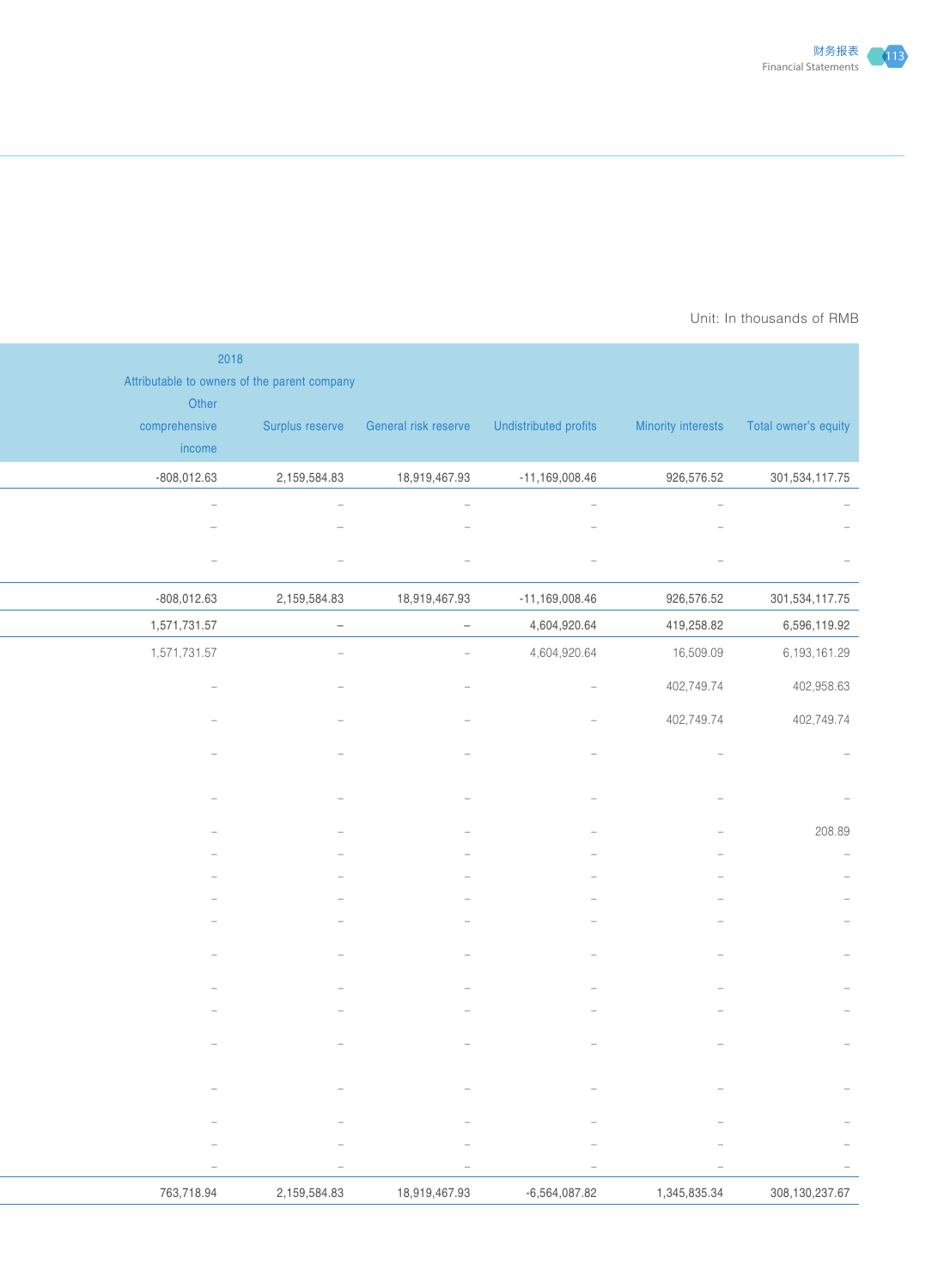## 银行所有者权益变动表

### 2019年度

×

编制单位:中国进出口银行 : All and the second second in the second second second in the second second second in the second second second second second second second second second second second second second second second second secon

| 项目                        | 实收资本                     | 其他权益工具                          | 资本公积                            |
|---------------------------|--------------------------|---------------------------------|---------------------------------|
| 一、上期期末余额                  | 150,000,000.00           | $\overline{\phantom{a}}$        | 141,505,718.45                  |
| 加:会计政策变更                  |                          |                                 |                                 |
| 前期差错更正                    |                          | $\hspace{0.1mm}-\hspace{0.1mm}$ | $\hspace{0.1mm}-\hspace{0.1mm}$ |
| 二、本期期初余额                  | 150,000,000.00           | $\equiv$                        | 141,505,718.45                  |
| 三、本期增减变动金额 (减少以"-"号填列)    | $\overline{\phantom{0}}$ |                                 | $\overline{\phantom{m}}$        |
| (一) 综合收益总额                |                          |                                 |                                 |
| (二) 所有者投入和减少资本            |                          |                                 |                                 |
| 1. 所有者投入资本                |                          |                                 |                                 |
| 2. 其他权益工具持有者投入资本          |                          |                                 |                                 |
| 3. 股份支付计入所有者权益的金额         |                          |                                 |                                 |
| 4. 其他                     |                          |                                 |                                 |
| (三) 利润分配                  |                          |                                 |                                 |
| 1. 提取盈余公积                 |                          |                                 |                                 |
| 2. 提取一般风险准备               |                          |                                 |                                 |
| 3. 对所有者的分配                |                          |                                 |                                 |
| 4. 对其他权益工具持有者的分配<br>5. 其他 |                          |                                 |                                 |
| (四) 所有者权益内部结转             |                          |                                 |                                 |
| 1. 资本公积转增资本               |                          |                                 |                                 |
| 2. 盈余公积转增资本               |                          |                                 |                                 |
| 3. 盈余公积弥补亏损               |                          |                                 |                                 |
| 4. 一般风险准备弥补亏损             |                          |                                 |                                 |
| 5. 其他                     |                          | $\overline{\phantom{0}}$        | $\overline{\phantom{a}}$        |
| 四、本期期末余额                  | 150,000,000.00           | $ \,$                           | 141,505,718.45                  |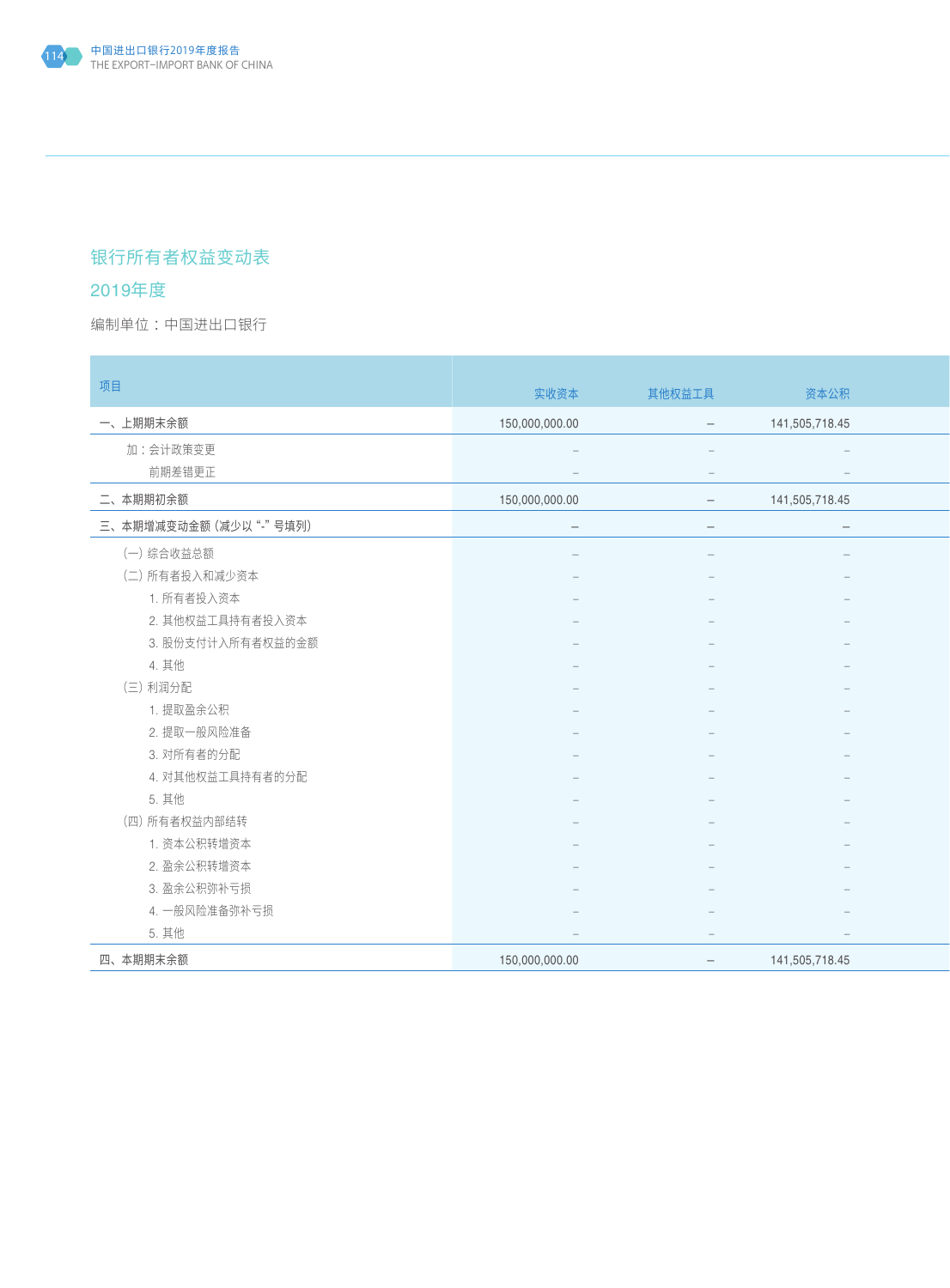

### 一个国土的第一个国土的第一个国土的第一个国土的第一个国土的第一个国土的第一个国土的<mark>单位:人民币十</mark>元

| 本期金额                            |                          |                                 |                                 |                                 |                                                |
|---------------------------------|--------------------------|---------------------------------|---------------------------------|---------------------------------|------------------------------------------------|
| 减:库存股                           | 其他综合收益                   | 盈余公积                            | 一般风险准备                          | 未分配利润                           | 所有者权益合计                                        |
| $\sim$                          | 684,325.14               | 2,159,584.83                    | 18,919,467.93                   | $-8,343,684.82$                 | 304,925,411.54                                 |
| $\overline{\phantom{m}}$        |                          |                                 |                                 | $\hspace{0.1mm}-\hspace{0.1mm}$ | $\hspace{0.1mm}-\hspace{0.1mm}$                |
| $\hspace{0.1mm}-\hspace{0.1mm}$ | $\overline{\phantom{m}}$ | $\hspace{0.1mm}-\hspace{0.1mm}$ |                                 | $\hspace{0.1mm}-\hspace{0.1mm}$ | $\hspace{0.1cm} -$                             |
| $\sim$                          | 684,325.14               | 2,159,584.83                    | 18,919,467.93                   | $-8,343,684.82$                 | 304,925,411.54                                 |
| $\sim$                          | 667,326.02               | $\overline{\phantom{0}}$        | $\sim$                          | 6,134,544.78                    | 6,801,870.80                                   |
| $\sim$                          | 667,326.02               | $\overline{\phantom{a}}$        | $\hspace{0.1mm}-\hspace{0.1mm}$ | 6,134,544.78                    | 6,801,870.80                                   |
| $\overline{\phantom{a}}$        |                          |                                 |                                 | $\hspace{0.1mm}-\hspace{0.1mm}$ | $\alpha = 1$                                   |
|                                 |                          |                                 |                                 |                                 | $\hspace{0.1mm}-\hspace{0.1mm}$                |
|                                 |                          |                                 |                                 |                                 | $\hspace{0.1cm} -$<br>$\overline{\phantom{a}}$ |
|                                 |                          |                                 |                                 |                                 |                                                |
|                                 |                          |                                 |                                 |                                 |                                                |
|                                 |                          |                                 |                                 |                                 |                                                |
|                                 |                          |                                 |                                 |                                 |                                                |
|                                 |                          |                                 |                                 |                                 |                                                |
|                                 |                          |                                 |                                 |                                 |                                                |
|                                 |                          |                                 |                                 |                                 |                                                |
|                                 |                          |                                 |                                 |                                 |                                                |
|                                 |                          |                                 |                                 |                                 |                                                |
|                                 |                          |                                 |                                 |                                 |                                                |
|                                 |                          |                                 |                                 |                                 |                                                |
| $-$                             | $\overline{\phantom{m}}$ | $\hspace{0.1mm}-\hspace{0.1mm}$ | $\hspace{0.1mm}-\hspace{0.1mm}$ | $\hspace{0.1mm}-\hspace{0.1mm}$ |                                                |
| $\sim$                          | 1,351,651.16             | 2,159,584.83                    | 18,919,467.93                   | $-2,209,140.03$                 | 311,727,282.35                                 |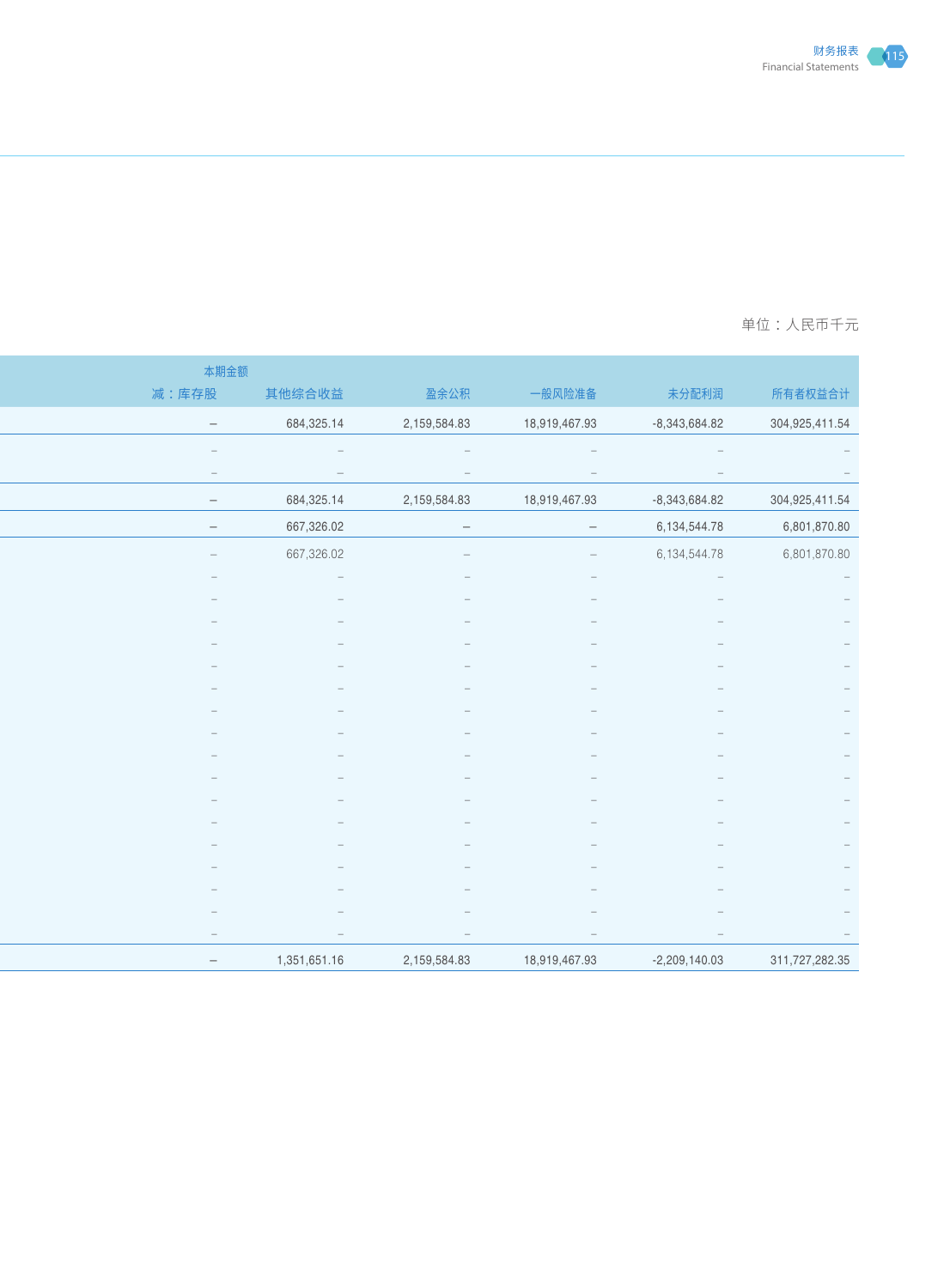

## Statement of Changes in Owner's Equity

## For the year ended December 31, 2019

Prepared by: The Export-Import Bank of China

| Item                                                       | Paid-in capital          | Other equity<br>instrument      | Capital reserve                 |
|------------------------------------------------------------|--------------------------|---------------------------------|---------------------------------|
| I. Balance at end of previous year                         | 150,000,000.00           | $\overline{\phantom{a}}$        | 141,505,718.45                  |
| Add: Changes in accounting policies                        | $\sim$                   | $\sim$                          | $\equiv$                        |
| Correction of errors                                       |                          | $\overline{\phantom{a}}$        | $\hspace{0.1mm}-\hspace{0.1mm}$ |
| II. Balance in beginning of year                           | 150,000,000.00           | $\sim$                          | 141,505,718.45                  |
| III. Movement over the year ("-" for decrease)             | $\overline{\phantom{m}}$ | $\hspace{0.1mm}-\hspace{0.1mm}$ | $\overline{\phantom{a}}$        |
| (I) Total comprehensive income for the year                |                          |                                 |                                 |
| (II) Owner's contributions and decrease of capital         |                          |                                 |                                 |
| 1. Common shares by the Owners                             |                          |                                 |                                 |
| 2. Contributions from the holders of other equity          |                          |                                 |                                 |
| instrument                                                 |                          |                                 |                                 |
| 3. Increase in owner's equity resulted from share-based    |                          |                                 |                                 |
| payments                                                   |                          |                                 |                                 |
| 4. Others                                                  |                          |                                 |                                 |
| (III) Appropriation of profits                             |                          |                                 |                                 |
| 1. Appropriation to surplus reserves                       |                          |                                 |                                 |
| 2. Transfer to general risk reserve                        |                          |                                 |                                 |
| 3. Distributions to Owners                                 |                          |                                 |                                 |
| 4. Distributions to the holders of other equity instrument |                          |                                 |                                 |
| 5. Others                                                  |                          |                                 |                                 |
| (IV) Transfer within equity                                |                          |                                 |                                 |
| 1. Capital reserves converting into share capital          |                          |                                 |                                 |
| 2. Surplus reserves converting into share capital          |                          |                                 |                                 |
| 3. Surplus reserves cover the deficit                      |                          |                                 |                                 |
| 4. General risk reserves cover the deficit                 |                          |                                 |                                 |
| 5. Others                                                  |                          |                                 |                                 |
| IV. Balance at end of year                                 | 150,000,000.00           | $\overline{\phantom{a}}$        | 141,505,718.45                  |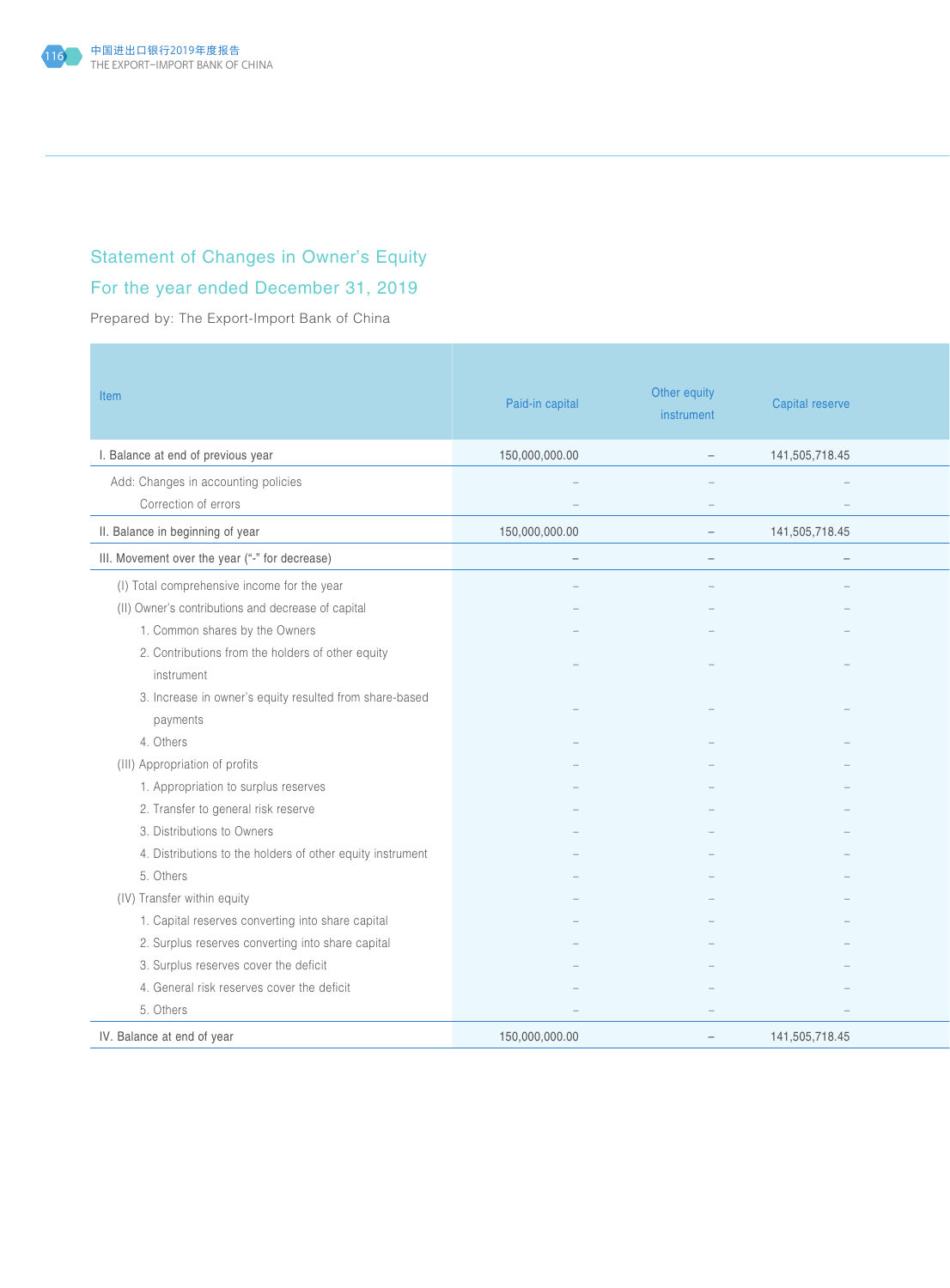

#### Prepared by: The Export-Importance Bank of AMB Unit: In thousands of RMB  $\,$

| Surplus reserve General risk reserve Undistributed profits Total owner's equity | 2019<br>Other<br>comprehensive<br>income | Less: Treasury<br>shares |
|---------------------------------------------------------------------------------|------------------------------------------|--------------------------|
| 2,159,584.83<br>18,919,467.93<br>$-8,343,684.82$<br>304,925,411.54              | 684,325.14                               | $\sim$                   |
| $\sim$<br>$\hspace{0.1cm} -$<br>$\sim$                                          | $\hspace{0.1cm} -$                       | $\hspace{0.1mm}$         |
| $\hspace{0.1mm}-\hspace{0.1mm}$<br>$\sim$<br>$\hspace{0.1mm}-\hspace{0.1mm}$    | $\hspace{0.1mm}-\hspace{0.1mm}$          | $\overline{\phantom{a}}$ |
| 2,159,584.83<br>304,925,411.54<br>18,919,467.93<br>$-8,343,684.82$              | 684,325.14                               | $\sim$                   |
| 6,134,544.78<br>6,801,870.80<br>$\sim$ $ \sim$<br>$\hspace{0.1cm} -$            | 667,326.02                               | $\sim$                   |
| 6,801,870.80<br>6,134,544.78<br>$\equiv$ .                                      | 667,326.02                               | $\sim$                   |
| $\hspace{0.1cm} -$                                                              |                                          |                          |
|                                                                                 |                                          |                          |
|                                                                                 |                                          |                          |
|                                                                                 |                                          |                          |
|                                                                                 |                                          |                          |
|                                                                                 |                                          |                          |
|                                                                                 |                                          |                          |
|                                                                                 |                                          |                          |
|                                                                                 |                                          |                          |
|                                                                                 |                                          |                          |
|                                                                                 |                                          |                          |
|                                                                                 |                                          |                          |
|                                                                                 |                                          |                          |
|                                                                                 |                                          |                          |
|                                                                                 |                                          |                          |
| $\hspace{0.1mm}-\hspace{0.1mm}$<br>$\hspace{0.1mm}-\hspace{0.1mm}$              |                                          |                          |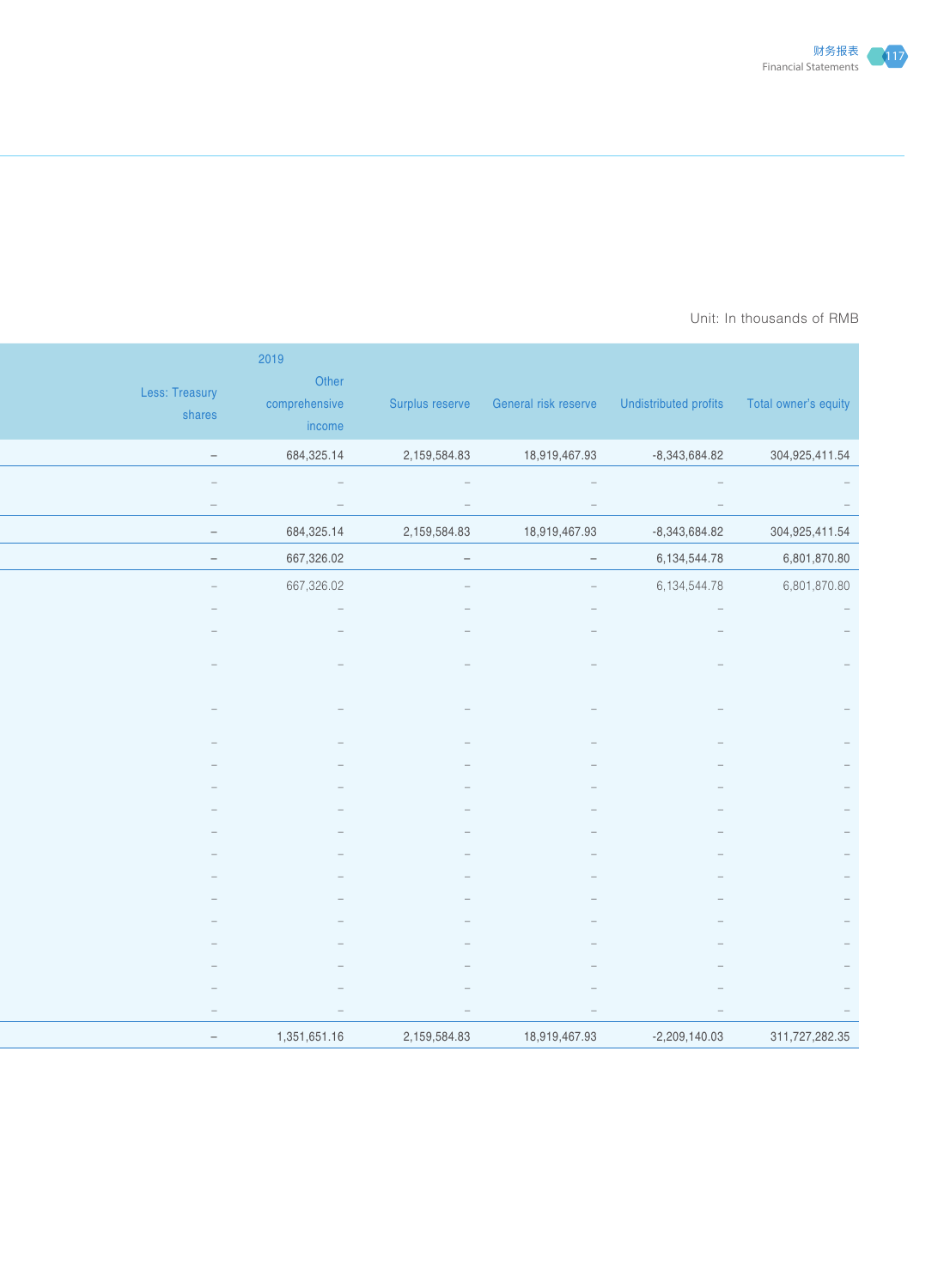## 银行所有者权益变动表(续)

### 2019年度

编制单位:中国进出口银行 : All and the second second in the second second second in the second second second in the second second second second second second second second second second second second second second second second secon

| 项目                     | 实收资本                     | 其他权益工具                            | 资本公积                     |  |
|------------------------|--------------------------|-----------------------------------|--------------------------|--|
| 一、上期期末余额               | 150,000,000.00           | $\overline{\phantom{a}}$          | 141,505,509.56           |  |
| 加:会计政策变更               | $\overline{\phantom{a}}$ | $\sim$                            | $\overline{\phantom{a}}$ |  |
| 前期差错更正                 |                          | $\hspace{0.1in} = \hspace{0.1in}$ | $\overline{\phantom{a}}$ |  |
| 二、本期期初余额               | 150,000,000.00           | $ \,$                             | 141,505,509.56           |  |
| 三、本期增减变动金额 (减少以"-"号填列) | $\overline{\phantom{0}}$ | $\overline{\phantom{a}}$          | 208.89                   |  |
| (一)综合收益总额              |                          |                                   | $\sim$                   |  |
| (二) 所有者投入和减少资本         |                          |                                   | 208.89                   |  |
| 1. 所有者投入资本             |                          |                                   |                          |  |
| 2. 其他权益工具持有者投入资本       |                          |                                   |                          |  |
| 3. 股份支付计入所有者权益的金额      |                          |                                   | $\overline{\phantom{a}}$ |  |
| 4. 其他                  |                          |                                   | 208.89                   |  |
| (三)利润分配                |                          |                                   | $\sim$                   |  |
| 1. 提取盈余公积              |                          |                                   |                          |  |
| 2. 提取一般风险准备            |                          |                                   |                          |  |
| 3. 对所有者的分配             |                          |                                   | $\overline{\phantom{m}}$ |  |
| 4. 对其他权益工具持有者的分配       |                          |                                   |                          |  |
| 5. 其他                  |                          |                                   |                          |  |
| (四) 所有者权益内部结转          |                          |                                   | $\qquad \qquad -$        |  |
| 1. 资本公积转增资本            |                          |                                   |                          |  |
| 2. 盈余公积转增资本            |                          |                                   | $\overline{\phantom{m}}$ |  |
| 3. 盈余公积弥补亏损            |                          |                                   |                          |  |
| 4. 一般风险准备弥补亏损          |                          |                                   |                          |  |
| 5. 其他                  | $\overline{\phantom{0}}$ | $\overline{\phantom{0}}$          | $\sim$                   |  |
| 四、本期期末余额               | 150,000,000.00           | $ \,$                             | 141,505,718.45           |  |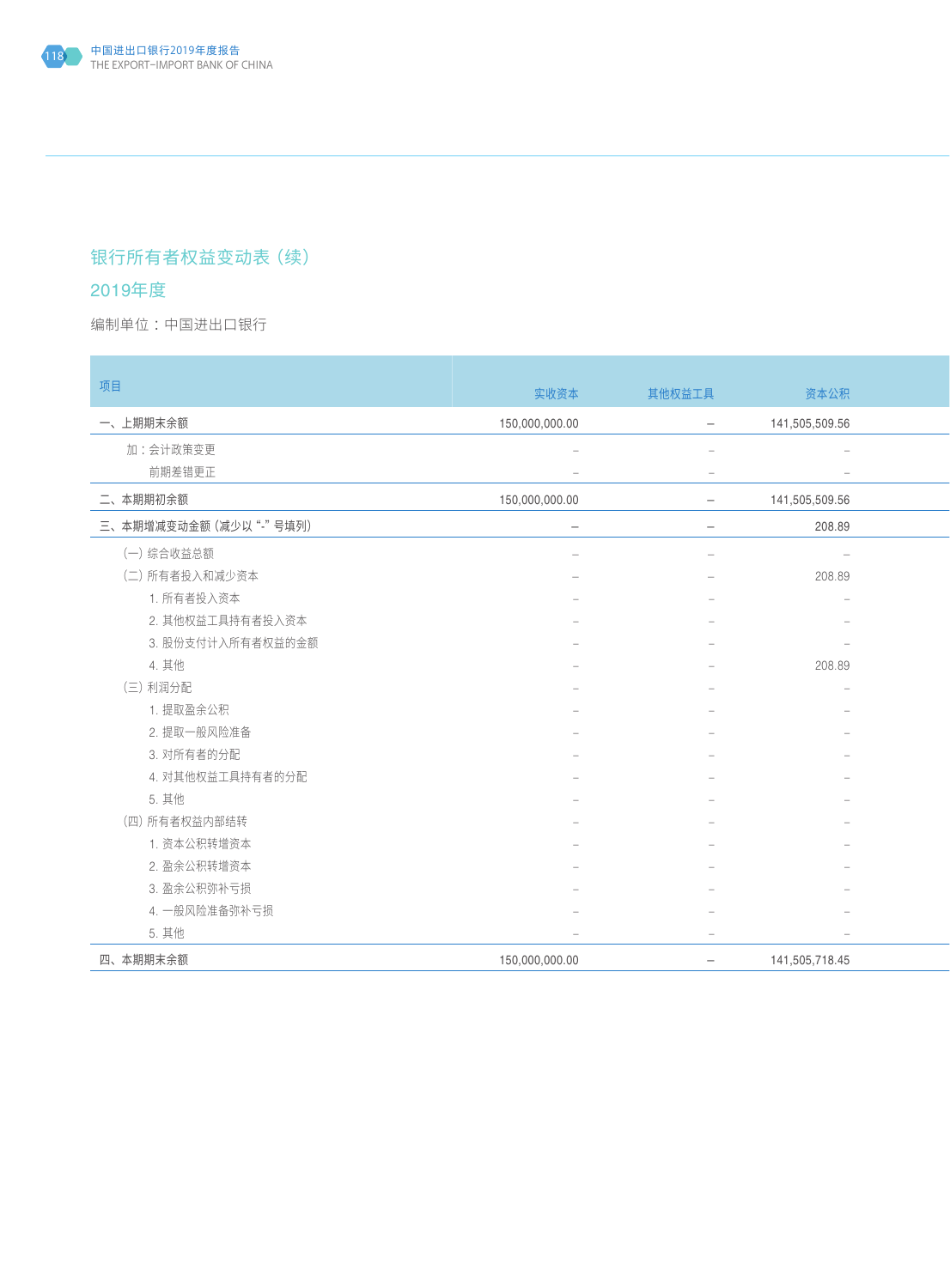

### 一个国土的第一个国土的第一个国土的第一个国土的第一个国土的第一个国土的第一个国土的<mark>单位:人民币十</mark>元

|                                 |                  |                          |                                 |                                 | 上期金额                     |
|---------------------------------|------------------|--------------------------|---------------------------------|---------------------------------|--------------------------|
| 所有者权益合计                         | 未分配利润            | 一般风险准备                   | 盈余公积                            | 其他综合收益                          | 减:库存股                    |
| 298,787,091.16                  | $-12,996,214.87$ | 18,919,467.93            | 2,159,584.83                    | $-801,256.29$                   | $\sim$                   |
| $\hspace{0.1mm}$                |                  |                          |                                 |                                 | $\overline{\phantom{a}}$ |
| $\hspace{0.1mm}-\hspace{0.1mm}$ | $\sim$           | $\overline{\phantom{a}}$ | $\hspace{0.1mm}-\hspace{0.1mm}$ | $\hspace{0.1mm}-\hspace{0.1mm}$ | $\sim$                   |
| 298,787,091.16                  | $-12,996,214.87$ | 18,919,467.93            | 2,159,584.83                    | $-801,256.29$                   | $\sim$                   |
| 6,138,320.38                    | 4,652,530.05     | $ \,$                    | $-$                             | 1,485,581.44                    | $\overline{\phantom{0}}$ |
| 6,138,111.49                    | 4,652,530.05     | $\sim$                   | $\sim$                          | 1,485,581.44                    | $\sim$                   |
| 208.89                          | $\sim$           |                          |                                 |                                 | $\hspace{0.1mm}$         |
|                                 |                  |                          |                                 |                                 |                          |
|                                 |                  |                          |                                 |                                 |                          |
| 208.89                          |                  |                          |                                 |                                 |                          |
|                                 |                  |                          |                                 |                                 |                          |
|                                 |                  |                          |                                 |                                 |                          |
|                                 |                  |                          |                                 |                                 |                          |
|                                 |                  |                          |                                 |                                 |                          |
|                                 |                  |                          |                                 |                                 |                          |
|                                 |                  |                          |                                 |                                 |                          |
|                                 |                  |                          |                                 |                                 |                          |
|                                 |                  |                          |                                 |                                 |                          |
|                                 |                  |                          |                                 |                                 |                          |
|                                 |                  |                          |                                 |                                 |                          |
|                                 |                  | $\overline{\phantom{0}}$ | $\overline{\phantom{a}}$        | $\overline{\phantom{a}}$        | $\sim$                   |
| 304,925,411.54                  | $-8,343,684.82$  | 18,919,467.93            | 2,159,584.83                    | 684,325.14                      | $\sim$                   |
|                                 |                  |                          |                                 |                                 |                          |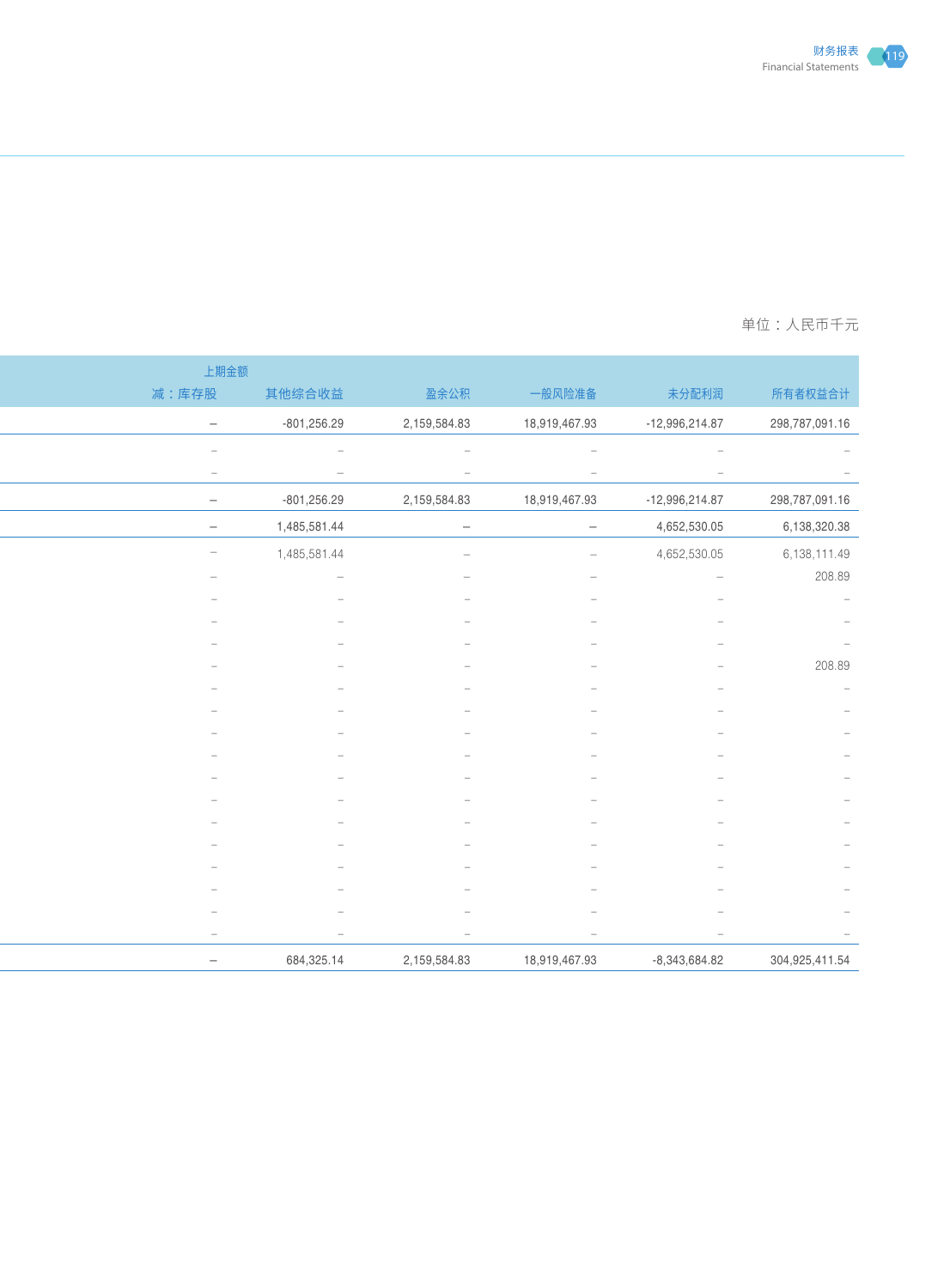

## Statement of Changes in Owner's Equity (continued)

## For the year ended December 31, 2019

Prepared by: The Export-Import Bank of China

| Item                                                       | Paid-in capital          | Other equity<br>instrument | Capital reserve          |  |
|------------------------------------------------------------|--------------------------|----------------------------|--------------------------|--|
| I. Balance at end of previous year                         | 150,000,000.00           | $\equiv$                   | 141,505,509.56           |  |
| Add: Changes in accounting policies                        |                          | $\sim$                     | $\overline{\phantom{a}}$ |  |
| Correction of errors                                       |                          | $\sim$                     | $\overline{\phantom{a}}$ |  |
| II. Balance in beginning of year                           | 150,000,000.00           | $\sim$                     | 141,505,509.56           |  |
| III. Movement over the year ("-" for decrease)             | $\overline{\phantom{a}}$ | $\sim$                     | 208.89                   |  |
| (I) Total comprehensive income for the year                |                          | $\sim$                     | $\overline{\phantom{a}}$ |  |
| (II) Owner's contributions and decrease of capital         |                          |                            | 208.89                   |  |
| 1. Common shares by the Owners                             |                          |                            |                          |  |
| 2. Contributions from the holders of other equity          |                          |                            |                          |  |
| instrument                                                 |                          |                            |                          |  |
| 3. Increase in owner's equity resulted from share-based    |                          |                            |                          |  |
| payments                                                   |                          |                            |                          |  |
| 4. Others                                                  |                          |                            | 208.89                   |  |
| (III) Appropriation of profits                             |                          |                            |                          |  |
| 1. Appropriation to surplus reserves                       |                          |                            |                          |  |
| 2. Transfer to general risk reserve                        |                          |                            |                          |  |
| 3. Distributions to Owners                                 |                          |                            |                          |  |
| 4. Distributions to the holders of other equity instrument |                          |                            |                          |  |
| 5. Others                                                  |                          |                            |                          |  |
| (IV) Transfer within equity                                |                          |                            |                          |  |
| 1. Capital reserves converting into share capital          |                          |                            |                          |  |
| 2. Surplus reserves converting into share capital          |                          |                            |                          |  |
| 3. Surplus reserves cover the deficit                      |                          |                            |                          |  |
| 4. General risk reserves cover the deficit                 |                          |                            |                          |  |
| 5. Others                                                  |                          | $\overline{\phantom{a}}$   | $\overline{\phantom{a}}$ |  |
| IV. Balance at end of year                                 | 150,000,000.00           | $\sim$                     | 141,505,718.45           |  |